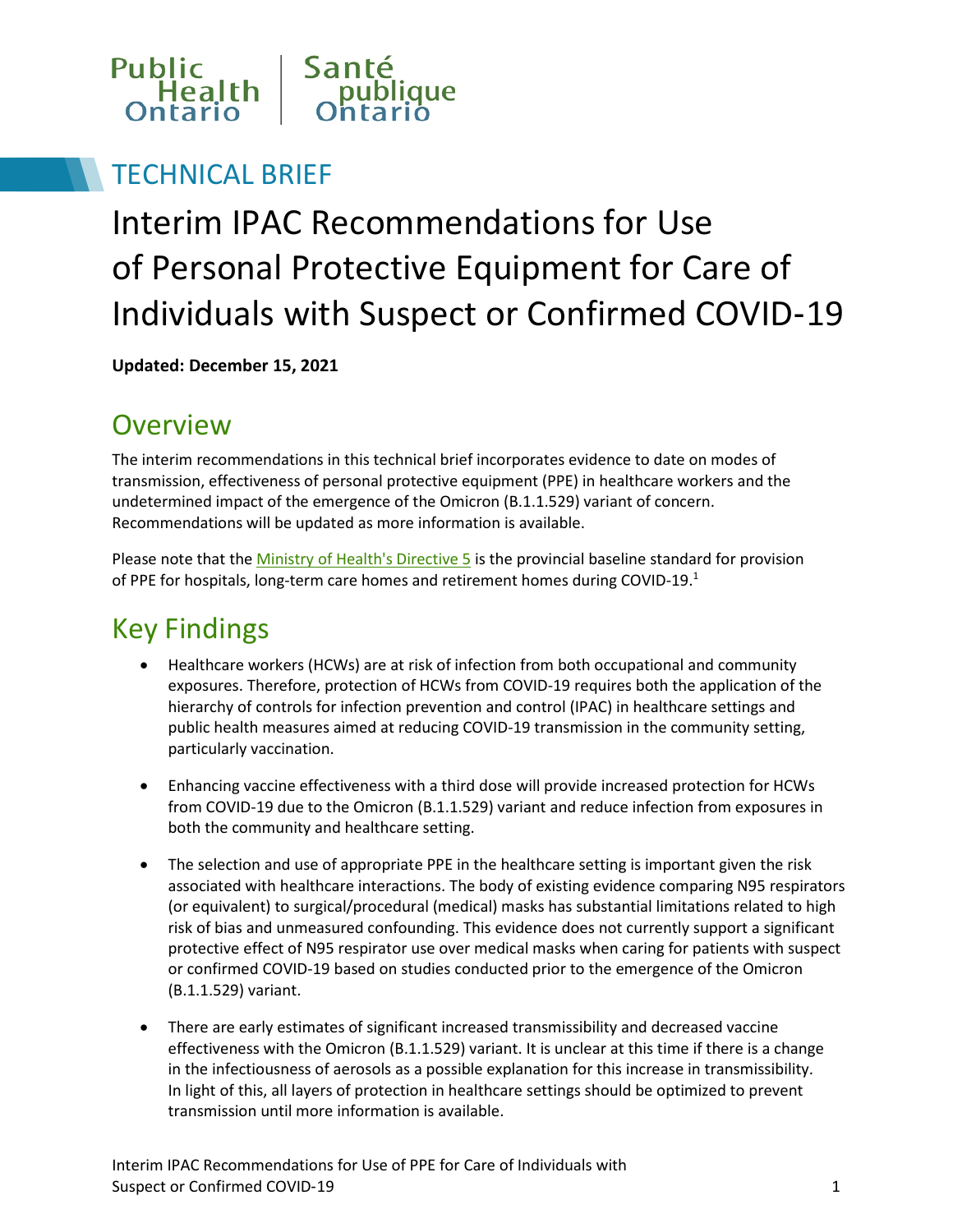- Given the undetermined impact of the Omicron (B.1.1.529) variant, the interim recommended PPE when providing direct care for patients with suspect or confirmed COVID-19 includes a fit-tested, seal-checked N95 respirator (or equivalent or greater protection), eye protection, gown, and gloves. Other appropriate PPE includes a well-fitted surgical/procedure (medical) mask, or non-fit tested respirator, eye protection, gown and gloves for direct care of patients with suspect or confirmed COVID-19.
- Fit tested N95 respirators (or equivalent or greater protection) should be used when aerosolgenerating medical procedures (AGMPs) are performed or anticipated to be performed on patients with suspect or confirmed COVID‑19.
- These recommendations are interim and will be re-evaluated as more information on the Omicron (B.1.1.529) variant emerges.

## Background

The evidence on the routes of transmission for severe acute respiratory syndrome coronavirus 2 (SARS-CoV-2) have been summarized elsewhere.<sup>2,3</sup> SARS-CoV-2 is transmitted most frequently and easily at short range through exposure to respiratory particles that range in size from large droplets to smaller aerosols that can be inhaled or deposited on mucous membranes.<sup>2</sup> Infection can also occur by touching mucous membranes with soiled hands contaminated with virus. $3$  There is evidence to suggest long-range transmission can occur under the right set of favourable conditions (e.g. outbreak events in a poorly ventilated space) implicating opportunistic aerosol transmission.<sup>2</sup>

- General recommendations from a review of guidance on infection prevention and control and personal protection from CDC,<sup>4</sup> WHO,<sup>5</sup> Alberta,<sup>6</sup> British Columbia (BC),<sup>7</sup> PHAC,<sup>8</sup> and multiple United Kingdom (UK) jurisdictions $9-11$  include the following:
	- All jurisdictions emphasize the use of a Hierarchy of Controls.<sup>4-11</sup> This approach employs multiple levels of assessment to identify appropriate interventions to prevent transmission.
	- For standard care of patients with suspect or confirmed COVID-19, WHO, Alberta, BC, PHAC and multiple UK jurisdictions recommend surgical/procedure (medical) masks.<sup>5-11</sup> CDC preferentially recommends the use of N95 respirators, with medical masks as an alternative minimum standard.<sup>4</sup>
	- In all jurisdictions, an N95 respirator (or equivalent or greater protection) is recommended when aerosol generating procedures are being performed.<sup>4-11</sup>
	- All jurisdictions recommend that N95 respirators be considered when the organizational and/or personal assessments determines there is a significant risk of transmission when all elements of hierarchy of controls have been addressed as best as possible.<sup>4-11</sup> However, detailed guidance on risk assessment is generally not provided outside of aerosol generating medical procedures (AGMPs).
- Omicron (B.1.1.529) has been circulating in Ontario.<sup>12</sup> Current evidence points to overall increased transmissibility and the mechanisms for increased transmissibility are unclear. At this stage there is uncertainty if aerosols containing more infectious virus explains the higher transmissibility. The lower vaccine effectiveness suggests that for a given exposure there is a greater likelihood of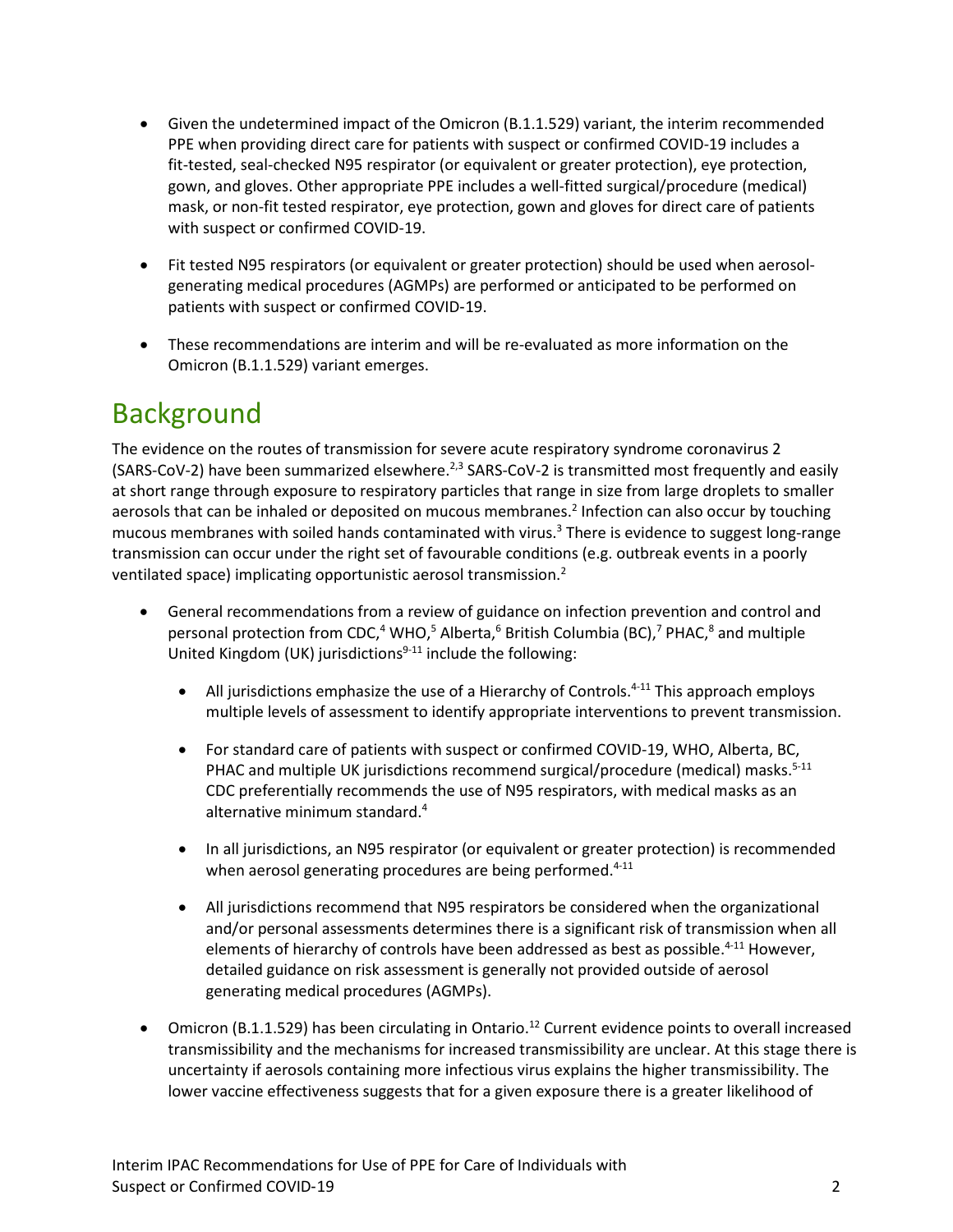infection, and hence the utmost need for optimization and adherence to all layers of current IPAC measures including the fit of respiratory protection. Guidance may change as evidence evolves.<sup>13,14</sup>

- The risk of COVID-19 infection for HCWs is influenced by multiple factors including virus characteristics (i.e. infectious dose), local epidemiology, healthcare worker factors (i.e. immune status, hand hygiene), PPE practices (including choice, fit and appropriate donning and doffing), patient factors (i.e. vaccination status, ability to mask for source control), interaction (i.e. close, prolonged contact, procedures associated with higher transmission risk), environmental factors (i.e. crowding and ventilation). For the best protection, the use of multiple layered preventive measures should be used in combination to help reduce the risk of COVID-19 infection.
- Ontario HCWs are at greater risk of infection from community exposures.<sup>15</sup> Vaccination, including  $3^{rd}$  doses based on evidence that a  $3^{rd}$  dose increases vaccine effectiveness based on current epidemiology, is the most important infection control measure to protect HCWs from community and occupational infection risk. $16,17$

## Preamble

The protection of health care workers (HCWs), as well as other staff, in all health care settings where health care is provided is critical. Health care settings include, but are not exclusive to, acute care, pre-hospital care, long-term care, primary care, ambulatory care clinics and community care, including home care and other locations in the community where health care is provided (e.g., residential care or correctional facilities). A hierarchy of hazard controls is used in healthcare settings (and other workplaces) to reduce the risk of transmission. This technical brief focuses on recommendations for PPE, however PPE recommendations alone are not sufficient to protect HCW from a pandemic with substantial community transmission and must be implemented along with HCW vaccination and other protective measures within the hierarchy of controls. Recommendations for IPAC best practices incorporates the science of disease transmission, the effectiveness of measures in isolation and in combination as layered mitigation measures, as well as the effectiveness and the impact of implementation fidelity.

The interim PPE recommendations summarized in the table below are based on the best available evidence and were adapted from the World Health Organization's [Rational Use of Personal Protective](https://www.who.int/publications-detail/rational-use-of-personal-protective-equipment-for-coronavirus-disease-(covid-19)-and-considerations-during-severe-shortages)  Equipment [for Coronavirus Disease 2019](https://www.who.int/publications-detail/rational-use-of-personal-protective-equipment-for-coronavirus-disease-(covid-19)-and-considerations-during-severe-shortages) and Health Protection Scotland'[s Standard infection control](https://hpspubsrepo.blob.core.windows.net/hps-website/nss/2893/documents/1_tbp-lr-agp.pdf)  [precautions literature review of AGMPs.](https://hpspubsrepo.blob.core.windows.net/hps-website/nss/2893/documents/1_tbp-lr-agp.pdf)<sup>5,18</sup>

Health care settings should adhere to legislative requirements applicable to their organization/setting.

As additional evidence emerges these interim recommendations will be updated.

## Recommended Risk Assessments

#### Organizational Risk Assessment

A recommended practice is to conduct an Organizational Risk Assessment (ORA). An ORA is a systematic approach to identifying areas of infection risk and assessing the efficacy of control measures that are in place to mitigate the transmission of infections in the health care setting. The ORA is central to any health care organization's preparation and planning to protect HCWs. Organizations have a responsibility to provide education and training to HCWs regarding the organization's ORA and any identified gaps and provide guidance around the organizational factors that may affect the selection and use of PPE such as local epidemiology and assessment of ventilation in the facility. Organizations also have a responsibility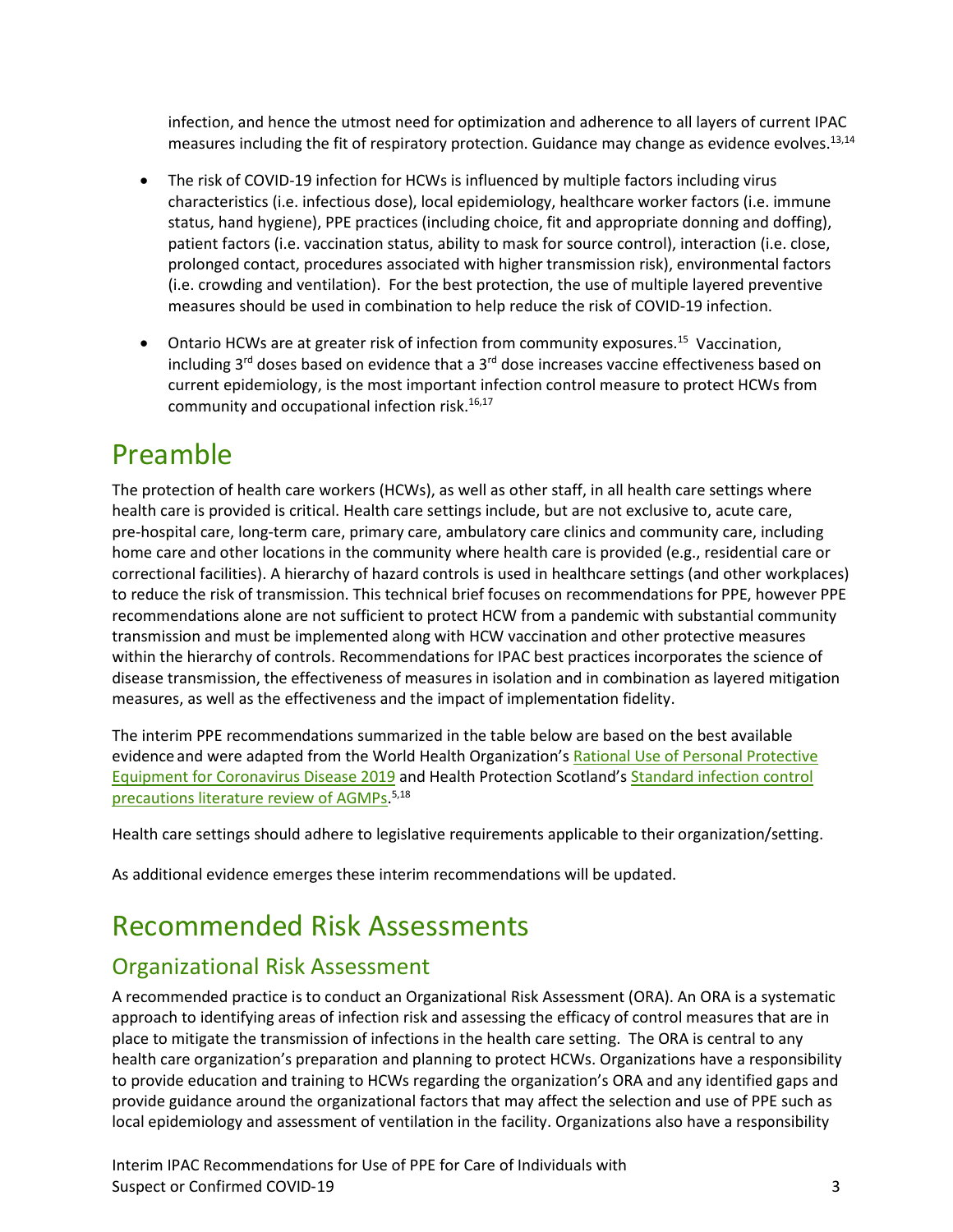for engagement of the Joint Health and Safety Committees or Health and Safety representatives, as appropriate.<sup>19</sup>

Organizational risk assessment of the efficacy of the most important control measure, elimination, would centre on vaccination status of HCWs in the organization. Engineering control measures include care and maintenance of HVAC systems, physical barriers for screening and access to point of care alcohol-based hand rub (ABHR); administrative controls, such as policies and procedures regarding screening, monitoring the local epidemiology (including implications of new emerging variants) and appropriate selection and use of PPE.

An organizational awareness of ventilation / air exchanges in areas in the organization, to identify rooms that do not meet the minimum CSA standard can prioritize areas to limit occupancy and facilitate placement of individuals with suspected or confirmed COVID-19. Application of the hierarchy of controls can help to mitigate the risk of transmission when upgrades are not possible or are in process (for example, elimination – not using the room; substitution – only using for screen negative patients; engineering – using portable HEPA filters, only using the room for patients able to mask; administration – limiting occupancy, using rooms for only short visits; PPE – use of N95 respirators).

#### Individual Risk Assessment

An individual's personal risk assessment looks at the task at-hand, any interaction with others, and the environment. Performing a risk assessment is the first step in Routine Practices,<sup>20</sup> which are to be used with all patients, for all care and for all interactions. A point of care risk assessment (PCRA) as performed by a regulated health professional, also includes assessing the exposure risk specific to the care intervention being performed. Education and training is to be provided to the HCW on how to effectively perform a risk assessment, including information on the efficacy of control measures identified in the organizational risk assessment that would be pertinent to the individual risk assessment. Both risk assessments are dynamic and should therefore be completed by the HCW before every patient interaction or task to determine whether there is risk of being exposed to an infection and selection of the correct PPE required to protect the health worker and other staff in their interaction with the patient and patient environment. Examples of risk factors that may increase transmission and infection risk in the HCW include:

- **HCW:** Vaccination status
- **Patient:** Unable to mask for source control, unvaccinated
- **Interaction:** prolonged, close contact (i.e. < 1 m for > 15 minutes), performing a high-risk procedure (see below)

## Application of the Hierarchy of Hazard Controls

According to th[e National Institute for Occupational Safety and Health](https://www.cdc.gov/niosh/topics/hierarchy/) (NIOSH), the fundamental framework for protecting workers is through the application of the hierarchy of hazard controls.<sup>21</sup> The levels of control range from the highest levels considered most effective at reducing the risk of exposure (i.e., elimination and substitution) to the lowest or last level of control between the worker and the hazard (i.e., PPE).

The application of the hierarchy of hazard controls is a recognized approach to containment or mitigation of hazards and is fundamental to an occupational health and safety framework.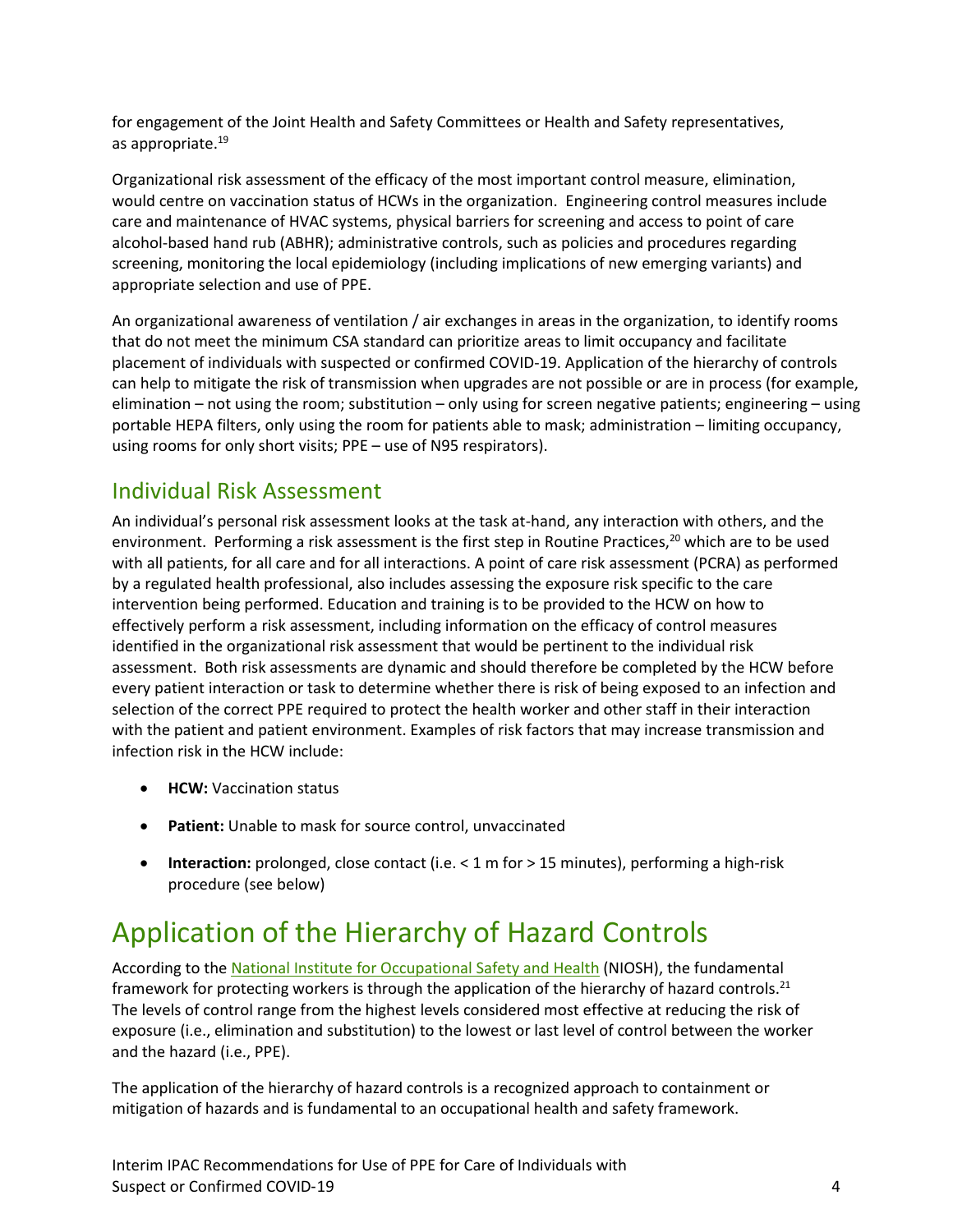An understanding of the strengths and limitations of each of the controls enables health care organizations to determine how the health care environment (e.g., infrastructure, equipment, processes and practices) increases or decreases a HCWs risk of infection from exposure to a pathogen within the health care setting.

Collaboration between IPAC, OHS and health care building engineers supports the comprehensive evaluation and implementation of measures to reduce the risk of HCWs exposure to pathogens.

#### Elimination and Substitution

Elimination and substitution are considered to be the most effective measures in the hierarchy of controls, but are not often feasible or possible to implement fully, particularly in regard to infectious diseases in health care settings. Highly effective COVID-19 vaccines are available in Canada and high vaccination coverage (including additional doses as recommended) is an integral component of protecting healthcare workers, reducing the spread of SARS-CoV-2 in the population, and reducing the likelihood of infected patients in health care settings.<sup>22,23</sup> Vaccination will be less effective as an elimination strategy with VOC capable of immune escape.<sup>13,14</sup>

#### Engineering and Systems Control Measures

Engineering controls reduce or eliminate exposure by isolating the hazard from the employee and/or by physically directing actions to reduce the opportunity for human error (e.g. isolation or ventilation).

Examples include ventilation (e.g.; airborne infection isolation room (AIR), reducing structural barriers to airflow, and optimizing the fresh air changes in the heating ventilation and air conditioning (HVAC) system), transparent barriers at the interface between the patient and the HCWs at reception and triage, point of care sharps containers, and easily accessible alcohol-based hand rub. Other examples include ante-chambers for donning and doffing PPE, but these must include reinforced training measures, as these areas can become contaminated.

#### Administrative Control Measures

Administrative controls are measures to reduce the risk of transmission of infections to HCWs and patients through the implementation of policies, procedures, training and education.

Effective administrative control measures to prevent the transmission of infection require the support of leadership in the health care organization, in consultation with management and HCWs through the Joint Health and Safety Committees or Health and Safety representative to provide the necessary organizational procedures, resources, education and training to effectively apply the controls and the commitment of HCWs and other users to comply with their application.

Examples of administrative controls include a HCW vaccination policy, electronic alert systems with infectious disease flags for hospitals for early detection of respiratory illness. Active screening, passive screening (signage) and restricted visitor policies are other examples of administrative control measures used in health care settings. In addition, administrative controls include policies regarding restricting entrances, cohorting of staff and patients and designated centres for screening or treating patients and audits of practice.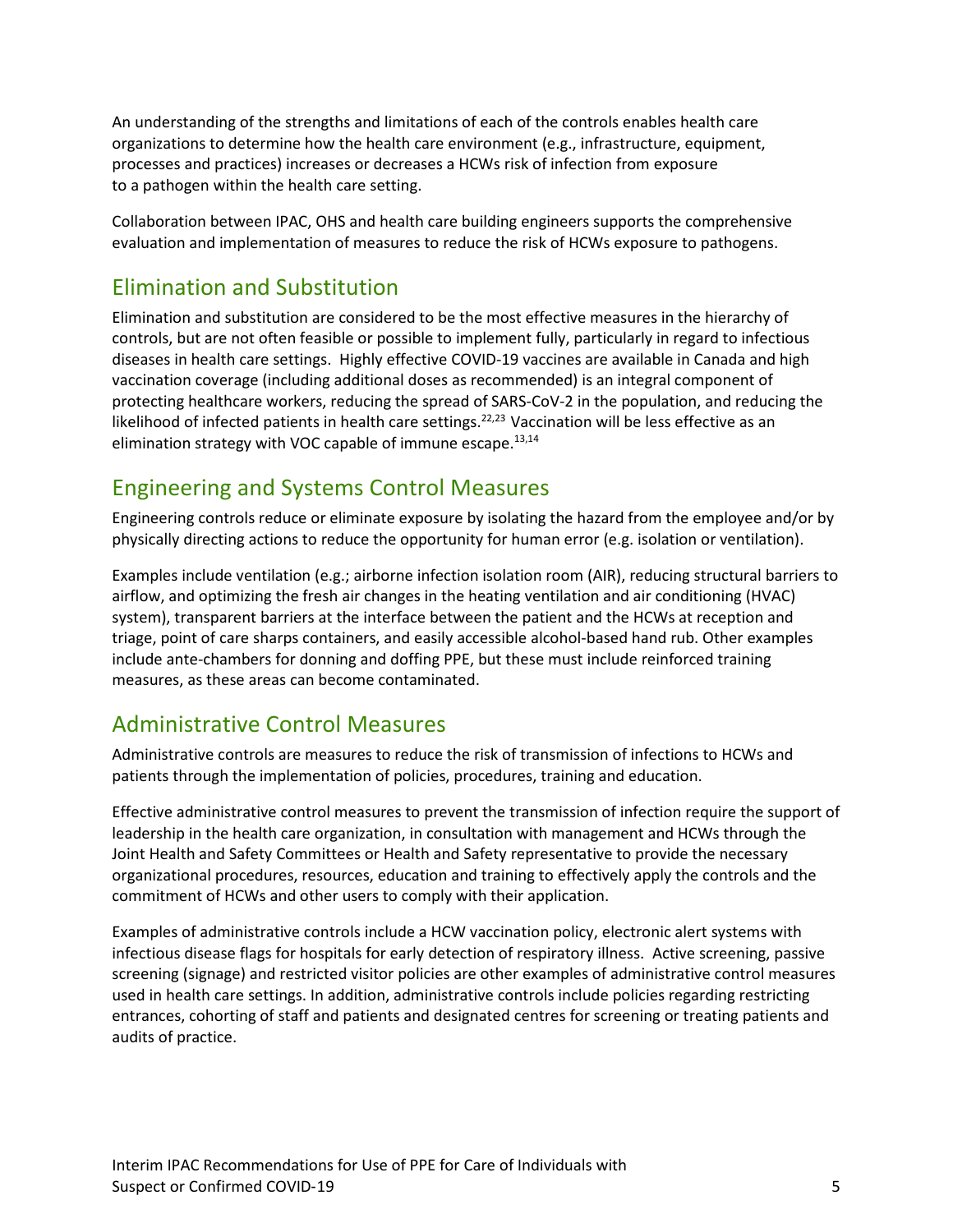#### Personal Protective Equipment (PPE)

Although the use of PPE controls is often the most visible of the hierarchy of controls, PPE is the last tier in the hierarchy and should not be relied on as a stand-alone primary prevention program. The PPE tier refers to the availability, support and appropriate use of protective gear to minimize exposure and prevent transmission. Examples of PPE include gloves, gowns, facial protection, including medical or surgical/procedure masks (ASTM level 1-3) and N95 respirators and eye protection (including some types of safety glasses, face shields, goggles).<sup>24,25</sup>

A systematic review on the protective effects of eye protection on transmission of SARS-CoV-2 identified 5 observational studies which demonstrated an overall protective effect, however all of the studies were at high risk of bias and the certainty of the evidence was very low.<sup>26</sup>

Wearing a surgical/procedure mask (henceforth referred to as a medical mask) has been shown to be effective in preventing transmission of acute respiratory infections such as influenza.<sup>27,28</sup> Results of a systematic reviews and meta-analysis show no significant difference between N95 respirators and medical masks when used by health care workers to prevent transmission of acute respiratory infections from patients.<sup>6,29</sup> No randomized controlled studies comparing medical masks and N95 respirators for preventing SARS-CoV-2 have been completed, although one is in progress (clinicaltrials.gov NCT04296643).

A systematic review and meta-analysis of mask effectiveness for prevention of SARS-CoV-2 infection identified a significant protective effect of mask use in healthcare workers (adjusted OR 0.18; 95% CI 0.09-0.34), but did not compare different types of masks. <sup>30</sup> Observational studies in jurisdictions that have recommended medical masks for routine care of suspected or confirmed patients with COVID-19 have reported on the general effectiveness of these policies by demonstrating a low nosocomial infection rates compared to community exposures.<sup>31-33</sup> However, all of these studies were done during times of earlier variants of SARS-CoV-2.

There is mixed evidence on the relative effectiveness of N95 respirators (or equivalent) compared to medical masks for SARS-CoV-2. Two survey studies comparing infection rates in healthcare workers who reported respirator use demonstrated significantly higher seropositivity for SARS-CoV-2 compared to those reporting medical mask use.<sup>34,35</sup> However, in the preprint survey study from France there was an increased odds of seropositivity if healthcare workers reported universal respirator use (i.e., for care of non-COVID-19 patients) compared to those who wore medical masks.<sup>35</sup> These studies have high potential for unmeasured confounding. In a case-control study of HCWs in Colombia there was a significant increased infection risk by RT-PCR in those who did not use a respirator.<sup>36</sup> In this preprint cohort study from Switzerland of over 3000 HCWs, 22% preferentially used respirators and was associated with non-statistically significant risk reductions in COVID-19 compared to medical masks (adjusted HR 0.8; 95%CI 0.6-1.0, p=0.052 and 0.7; 95%CI 0.5-1.0, p=0.053 for PCR confirmed SARS-CoV-2 and seroconversion, respectively).<sup>37</sup> In an ecological study from England that compared COVID-19 outbreaks among orthopedic surgery wards based on respirator policies there were numerically less outbreaks on units that used respirators (11/13 of medical mask units vs 3/6 respirator units), although this difference was not statistically significant.<sup>38</sup>

In a small case-control study, there was no significant association with respirator use and infection.<sup>39</sup> In this cross-sectional survey study of emergency departments (ED) in the Netherlands; 13/45 (29%) had policies for respirator use (and eye protection) for all contacts with suspected or confirmed COVID-19 patients, and there was no difference in ED staff infections in these units compared to EDs that used medical masks.<sup>40</sup> In this preprint study, almost 3,000 HCWs were sampled from 13 institutions (7 with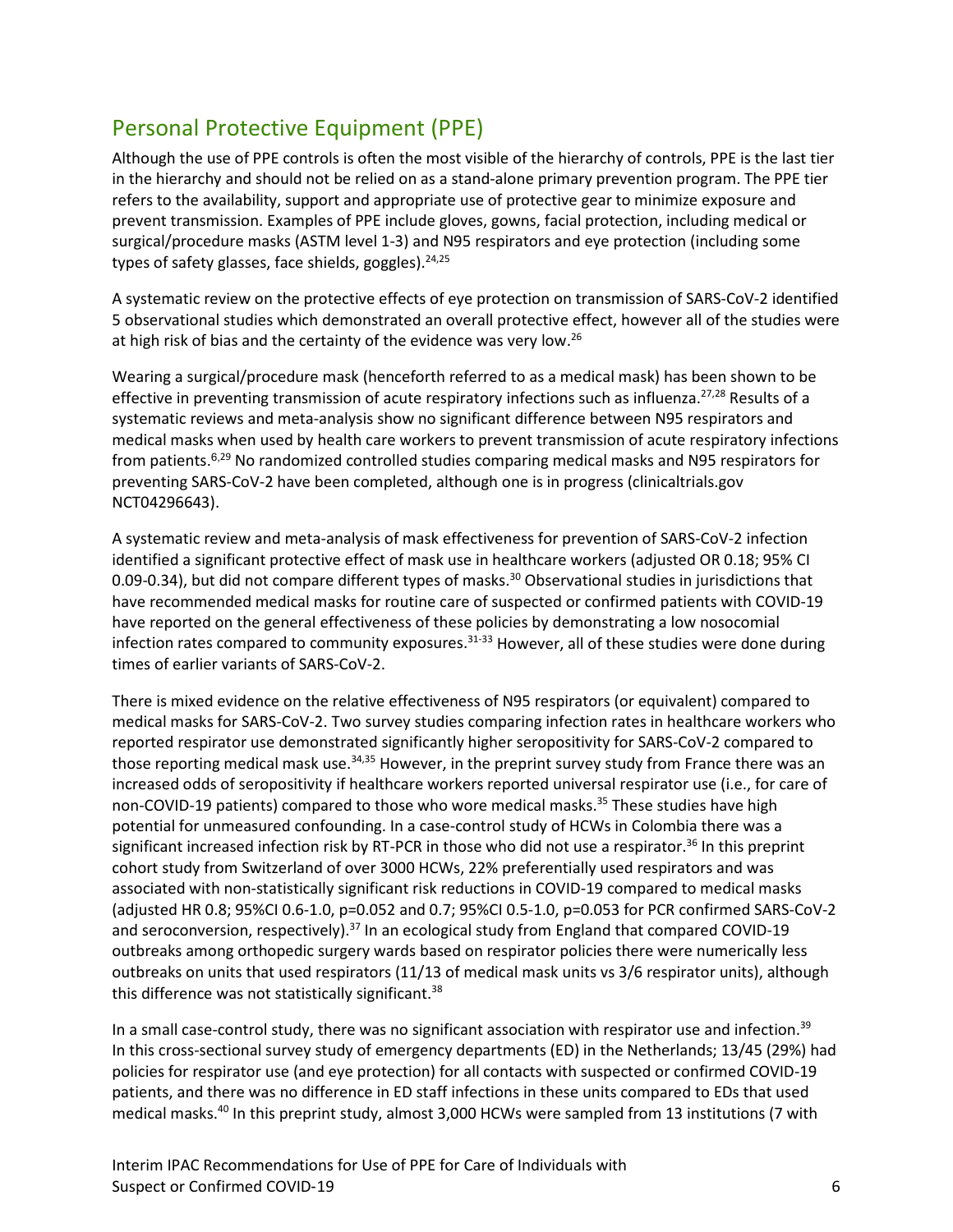respirators recommended only for AGMPs and 6 respirators recommended for all interactions with COVID-19 patients).35 There was no significant association with the institutions' mask policy and seroconversion rates. In a retrospective cohort study from the United States of 1414 HCWs there was no association in PCR positive SARS-CoV-2 between HCWs wearing medical masks compared to respirators when performing non-AGMP routine patient care.<sup>41</sup>

The body of existing evidence has substantial limitations related to high risk for bias and unmeasured confounding, however it does not currently support a significant protective effect of N95 respirator use for all patients with suspect or confirmed COVID-19 based on studies conducted prior to the emergence of the Omicron (B.1.1.529) variant. It is therefore likely that both medical masks and respirators (combined with eye protection) are effective as PPE for SARS-CoV-2, and any actual difference in effectiveness is likely small. The degree of protection for HCWs from other infection prevention measures (i.e., additional dose of vaccine) is likely to be far greater than the reduction in risk achieved by using N95 respirators, rather than a medical mask, when providing care to patients with suspect or confirmed COVID-19, as vaccine provides protection against exposures from community sources, in occupational settings where masking is not possible (i.e. staff eating areas), and from unrecognized patient or staff cases.

Any other apparel (e.g. foot covers and hair bonnets) are not required unless identified through the personal risk assessment. The health care organization plays a critical role in ensuring HCWs have access to appropriate PPE for the task to be performed and the necessary education and training to ensure competency on the appropriate selection, use and disposal of PPE to prevent exposure to infection.<sup>20</sup>

## Patient Accommodation

Patients with suspected or confirmed COVID‑19 should be cared for in single rooms, whenever possible. The use of an AIR is the recommended standard of care when performing an AGMP (see below). If an AIR is not available, a single room with the door closed should be used for the procedure. In one study the universal use of AIR for care of patients with suspected or confirmed COVID-19 did not reduce healthcare worker infection rates.<sup>42</sup> There is no evidence to suggest that a fallow time is required after a patient with suspect or confirmed COVID-19 leaves the room or following a high risk procedure (i.e. AGMP). The evidence and recommendations behind fallow times prior to re-entering a room (after an infectious source has been removed) stem from TB literature, and is not reflective of, nor translatable to respiratory viruses such as COVID-19. Therefore, the use of a fallow time is not recommended in any setting.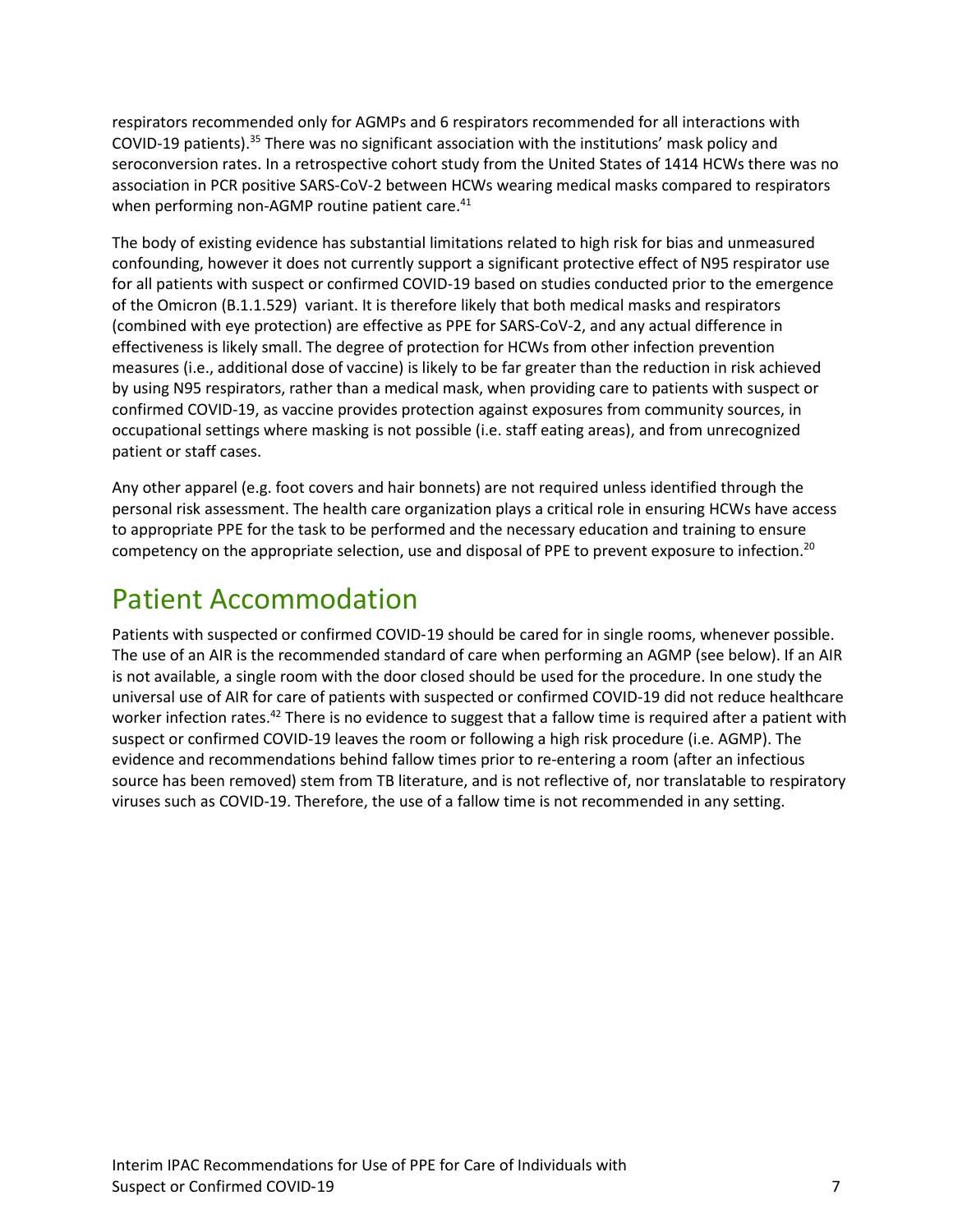## Procedures with Increased Transmission Risk

The procedures that are listed as aerosol-generating medical procedures (AGMPs or AGPs) are those procedures/encounters that have epidemiological data that indicate they may significantly increase risk of infection to health care workers within close range of the procedure and thus N95 respirators are required as a minimum level of respiratory protective equipment (as well as eye protection).<sup>43</sup>

The presence of aerosols is not sufficient to consider a procedure/encounter as having increased risk of transmission. However, it is acknowledged that other procedures may have high-risk features similar to an AGMP, including close, prolonged contact with the airway (e.g. nebulized medication, endoscopy). The risk associated with these other procedures will depend on various other factors such the likelihood of infectious SARS-CoV-2 virus, community infection rates, duration of procedure, and the distance from the patient. While these procedures share similar high-risk features to AGMPs, they currently lack clear evidence on increased risk and HCWs may choose to wear an N95 respirator based on this uncertainty and their PCRA.

The collection of a nasopharyngeal swab or a throat swab is not considered a procedure at increased risk of transmission. 33

#### **Table 1: Procedures Considered AGMPs**

#### **Procedures Considered AGMPs**

- Intubation, extubation and related procedures e.g. manual ventilation and open deep suctioning
- Tracheotomy/tracheostomy procedures (insertion/open suctioning/removal)
- Bronchoscopy
- Surgery using high speed devices in the respiratory tract
- Some dental procedures (e.g., high-speed drilling and ultrasonic scalers)
- Non-invasive ventilation (NIV) e.g. Bi-level Positive Airway Pressure (BiPAP) and Continuous Positive Airway Pressure ventilation (CPAP)
- High-Frequency Oscillating Ventilation (HFOV)
- Induction of sputum with nebulized saline
- High flow nasal oxygen (high flow therapy via nasal cannula)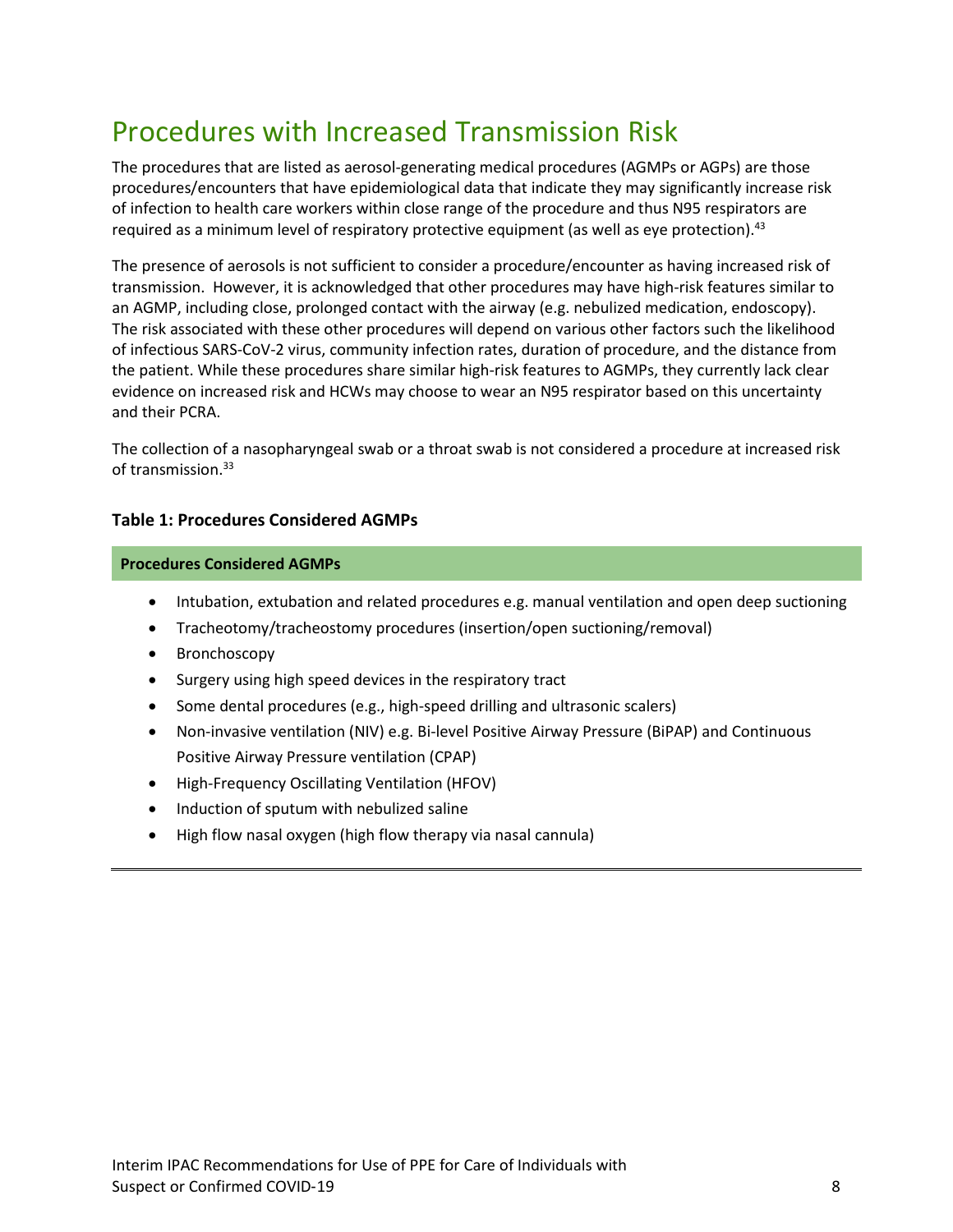## Summary of PPE Recommendations

This guidance is intended to inform recommended and other appropriate PPE for the care of patients with suspect or confirmed COVID-19. In light of emerging evidence of substantial increased transmissibility of the Omicron (B.1.1.529) variant,<sup>16</sup> unclear mechanism for this increased transmissibility, and reduced vaccine effectiveness, the recommended PPE for direct care of patients with suspect or confirmed COVID-19, includes a fit-tested, seal-checked N95 respirator (or equivalent, or greater protection), eye protection, gown and gloves. Other appropriate PPE (based on individual risk assessment) includes a well-fitted medical mask or non-fit tested N95 respirator (or equivalent), eye protection, gown and gloves for direct care of patients with suspect or confirmed COVID-19.

Fit-tested N95 respirators (or equivalent or greater protection) should be used when aerosol-generating medical procedures (AGMPs) are performed or anticipated to be performed on patients with suspect or confirmed COVID-19. N95 respirators should be fit-tested prior to use to optimize any expected benefit.<sup>44</sup>

Selection of appropriate PPE should include individual risk assessment, fit, and tolerability of the mask and equipment. HCWs should follow their local organizational guidance.

**Note:** For every patient and/or patient environment encounter, apply the [Four Moments for](https://www.publichealthontario.ca/-/media/documents/bp-hand-hygiene.pdf?la=en)  [Hand Hygiene.](https://www.publichealthontario.ca/-/media/documents/bp-hand-hygiene.pdf?la=en)<sup>45</sup> Universal masking with well-fitted medical masks for source control (i.e. to protect others from the mask wearer) and eye protection are current recommended practices for HCWs in Ontario. Eye protection includes goggles and face shields.<sup>24</sup>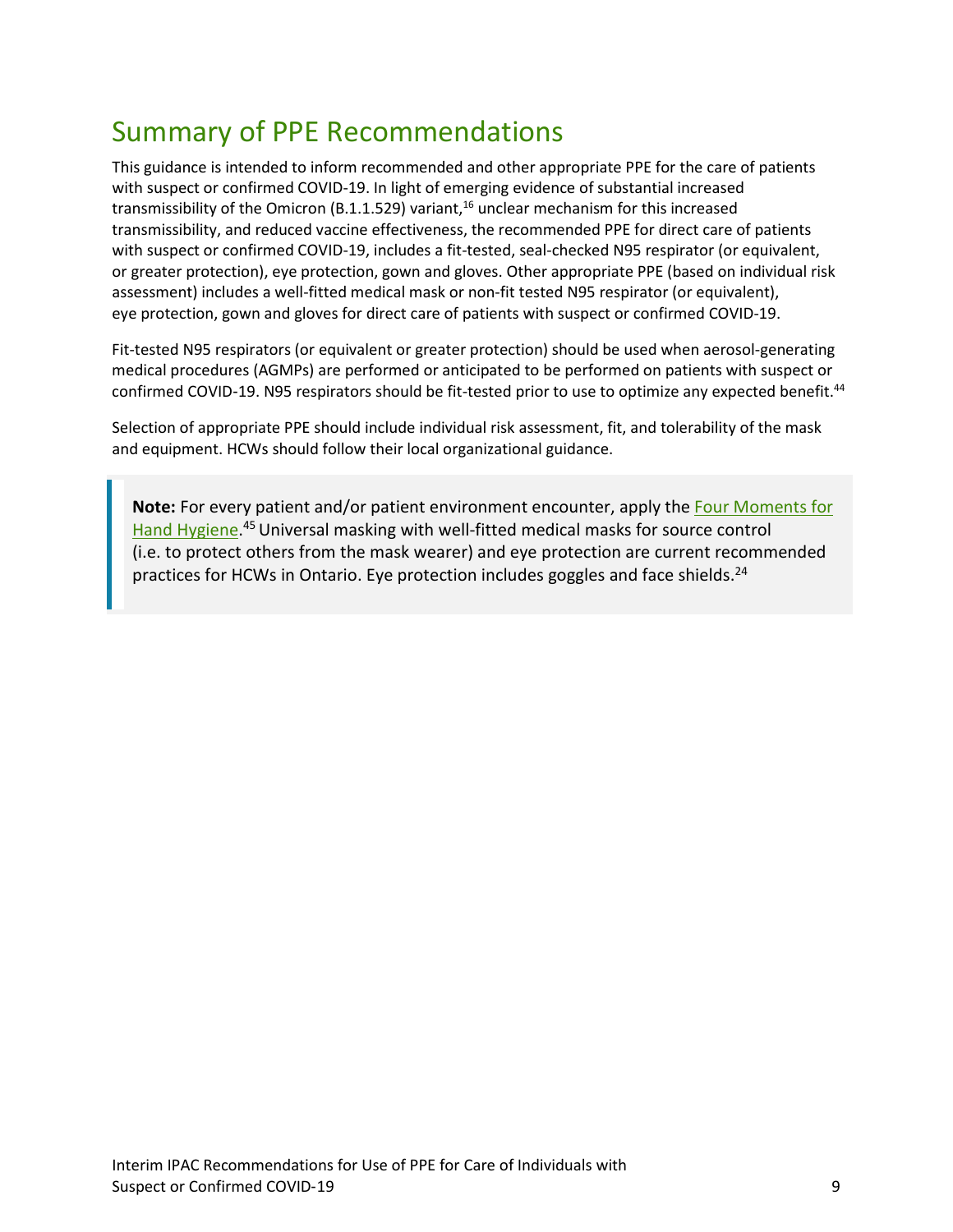#### Health Care Facilities – Inpatient Facilities

| <b>Setting</b>      | <b>Individual</b>                                                                             | <b>Activity</b>                                                                                       | <b>Recommended PPE</b><br>(pending further data on Omicron)                                                                                        | <b>Other appropriate PPE and</b><br>considerations                                                                         |
|---------------------|-----------------------------------------------------------------------------------------------|-------------------------------------------------------------------------------------------------------|----------------------------------------------------------------------------------------------------------------------------------------------------|----------------------------------------------------------------------------------------------------------------------------|
| Patient room        | Health care workers                                                                           | Providing direct care to<br>patients with suspect or<br>confirmed COVID-19                            | N95 respirator (fit-tested,<br>seal-checked)<br>Isolation gown<br>$\bullet$<br>Gloves<br>$\bullet$<br>Eye protection                               | Medical mask*<br>Isolation gown<br>Gloves<br>Eye protection                                                                |
| Patient room        | Health care workers                                                                           | Aerosol-generating<br>medical procedures<br>performed on suspect or<br>confirmed COVID-19<br>patients | N95 respirator (fit-tested,<br>seal-checked)<br>Isolation gown<br>Gloves<br>$\bullet$<br>Eye protection<br>Negative pressure room,<br>if available | If negative pressure room is not<br>available, place patient in single<br>room and ensure door closed<br>during procedure. |
| Patient room        | <b>Environmental service</b><br>workers                                                       | Entering and cleaning in<br>the room of patients with<br>suspect or confirmed<br>COVID-19             | N95 respirator (fit-tested,<br>seal-checked)<br>Isolation gown<br>Gloves<br>Eye protection                                                         | Medical mask*<br>Isolation gown<br>Gloves<br>Eye protection                                                                |
| Patient room        | <b>Visitors</b>                                                                               | Entering the room of a<br>patient with suspect or<br>confirmed COVID-19                               | Medical mask*<br>Isolation gown<br>Gloves<br>Eye protection                                                                                        | Visitors should be limited to those<br>providing essential care<br>Consider restricting to only those<br>fully vaccinated  |
| <b>Patient Room</b> | <b>Transient activities</b><br>(e.g., Food service<br>delivery, laundry pick-<br>up/drop-off) | Entering the room of a<br>patient with suspect or<br>confirmed COVID-19                               | Medical mask*<br>Isolation gown<br>Gloves<br>Eye protection                                                                                        | Gowns and gloves are only<br>required if direct patient contact.                                                           |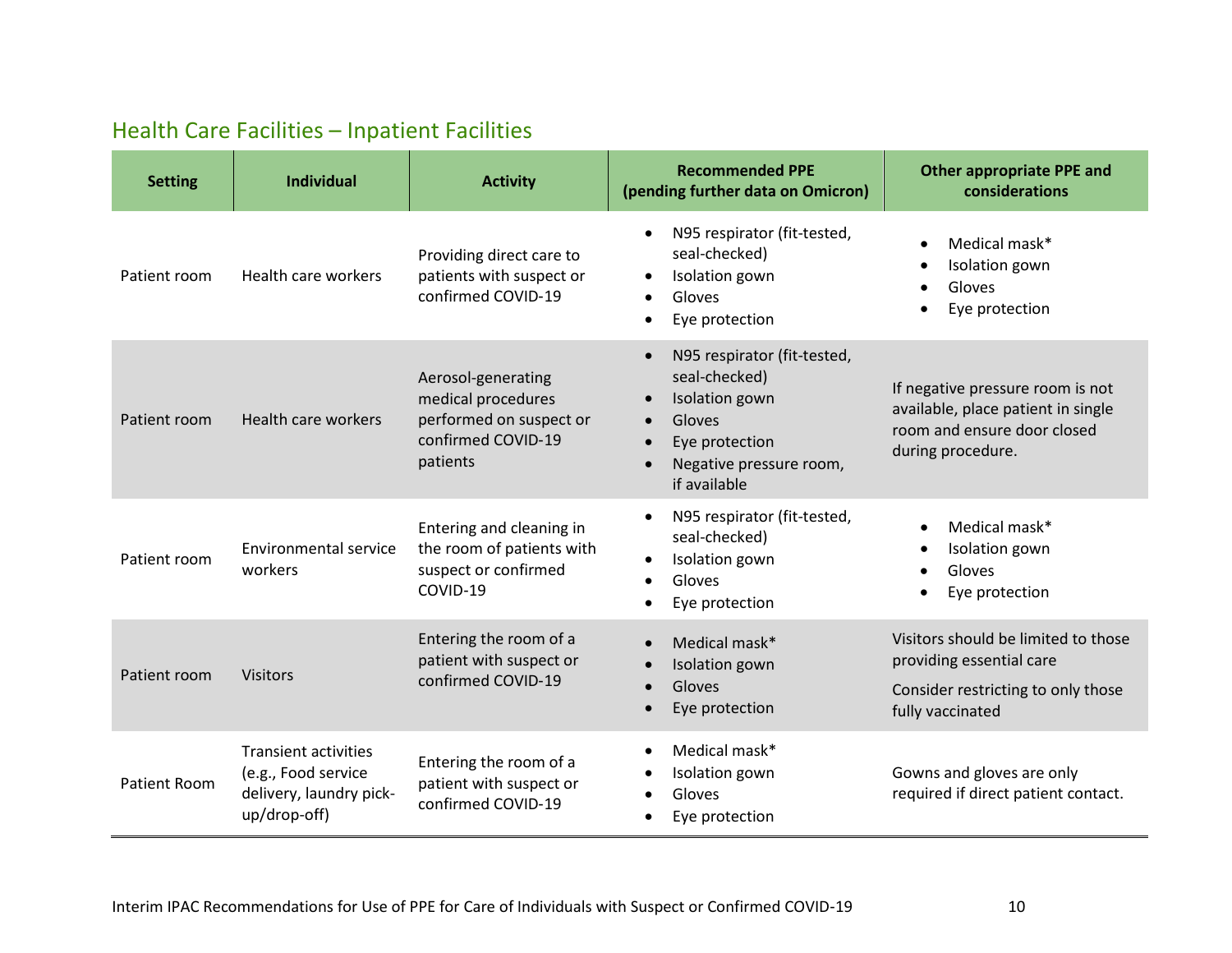| <b>Setting</b>                                                   | <b>Individual</b>                                | <b>Activity</b>                                                                                | <b>Recommended PPE</b><br>(pending further data on Omicron)                                                                                                                                       | <b>Other appropriate PPE and</b><br>considerations                                                                                                                                       |
|------------------------------------------------------------------|--------------------------------------------------|------------------------------------------------------------------------------------------------|---------------------------------------------------------------------------------------------------------------------------------------------------------------------------------------------------|------------------------------------------------------------------------------------------------------------------------------------------------------------------------------------------|
| Other areas of<br>patient transit<br>(e.g., wards,<br>corridors) | All staff, including<br>health care workers      | Any activity that does not<br>involve contact with<br>patient suspect or<br>confirmed COVID-19 | Routine Practices** and Additional<br>Precautions based on risk<br>assessment.                                                                                                                    |                                                                                                                                                                                          |
| Triage                                                           | Health care workers                              | Preliminary screening not<br>involving direct contact                                          | If able to maintain spatial distance<br>of at least 2 m or separation by<br>physical barrier:<br><b>Routine Practices**</b><br>$\bullet$                                                          | If unable to maintain spatial<br>distance of at least 2 m or<br>separation by physical barrier:<br>Medical mask*<br>$\bullet$<br>Isolation gown<br>Gloves<br>Eye protection<br>$\bullet$ |
| <b>Triage</b>                                                    | Patient with suspect<br>or confirmed<br>COVID-19 | Any                                                                                            | Maintain spatial distance of at least<br>2 m or separation by physical barrier<br>Provide patient with medical mask*<br>if tolerated and not contraindicated.<br>Patient to perform hand hygiene. | Provide medical mask* to<br>accompanying caregivers.                                                                                                                                     |
| Administrative<br>areas                                          | All staff, including<br>health care workers      | Administrative tasks that<br>do not involve contact<br>with patients                           | <b>Routine Practices**</b><br>$\bullet$                                                                                                                                                           |                                                                                                                                                                                          |

\*A non-fit tested N95 (or equivalent) respirator is considered an alternative to a medical mask.

\*\*Routine practices currently includes universal medical masking for healthcare workers.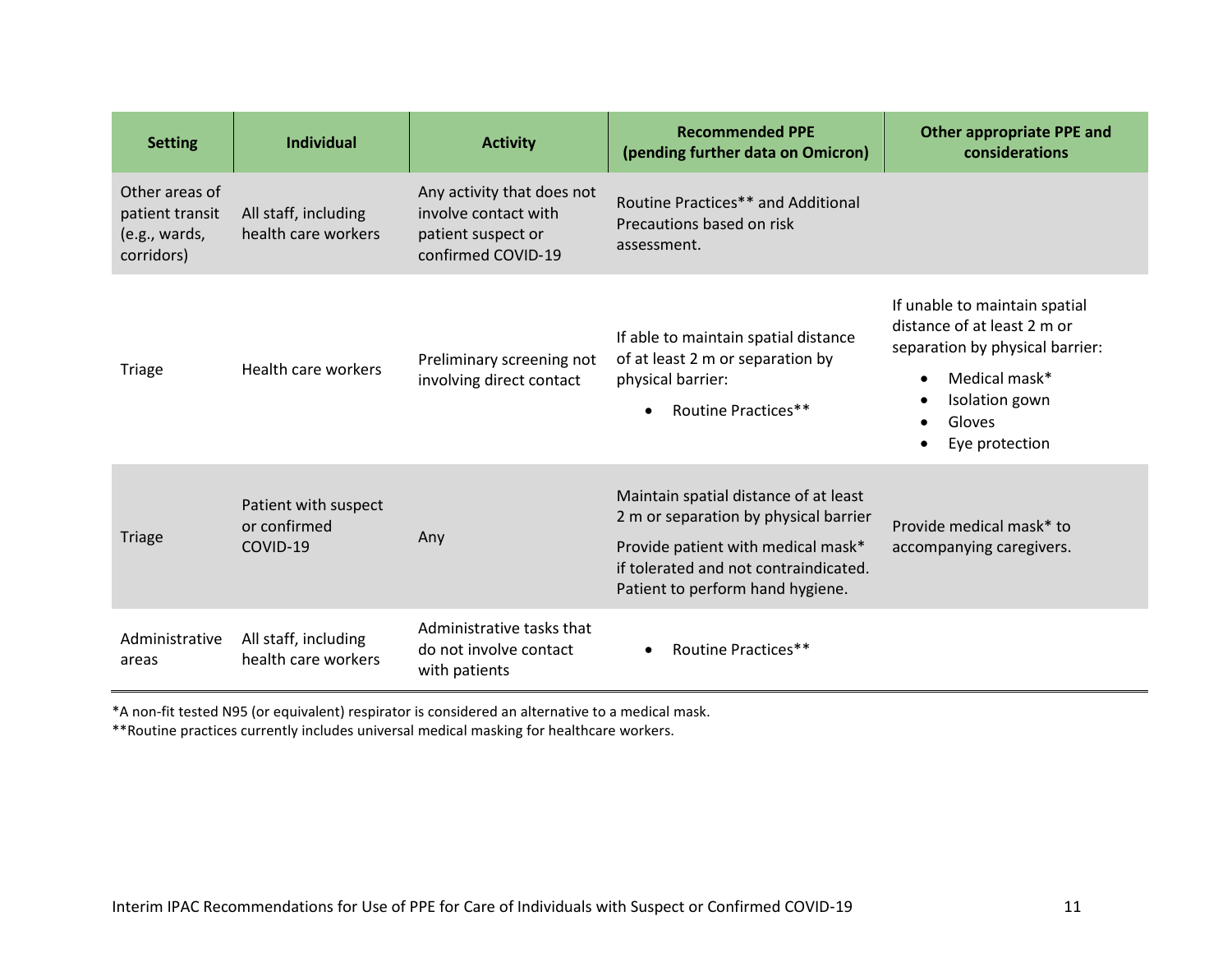| <b>Setting</b>                    | <b>Individual</b>                                 | <b>Activity</b>                                                                           | <b>Recommended PPE</b><br>(pending further data on Omicron)                                                                                                                                                                                                           | <b>Other appropriate PPE and</b><br>considerations          |
|-----------------------------------|---------------------------------------------------|-------------------------------------------------------------------------------------------|-----------------------------------------------------------------------------------------------------------------------------------------------------------------------------------------------------------------------------------------------------------------------|-------------------------------------------------------------|
| Consultation or<br>exam room/area | Health care workers                               | Providing direct care to<br>patients with suspect or<br>confirmed<br>COVID-19             | N95 respirator (fit-tested,<br>$\bullet$<br>seal-checked)<br>Isolation gown<br>$\bullet$<br>Gloves<br>$\bullet$<br>Eye protection                                                                                                                                     | Medical mask*<br>Isolation gown<br>Gloves<br>Eye protection |
| Consultation or<br>exam room/area | Patients with<br>suspect or<br>confirmed COVID-19 | Any                                                                                       | Provide medical mask* if<br>tolerated and not<br>contraindicated.<br>Perform hand hygiene<br>$\bullet$                                                                                                                                                                | Provide medical mask* to<br>accompanying caregivers.        |
| Consultation or<br>exam room/area | Environmental<br>service Workers                  | After and between<br>consultations with<br>patients with suspect or<br>confirmed COVID-19 | Medical mask*<br>$\bullet$<br>Isolation gown<br>Gloves<br>$\bullet$<br>Eye protection                                                                                                                                                                                 |                                                             |
| Waiting room                      | Patient with suspect<br>or confirmed<br>COVID-19  | Any                                                                                       | Provide medical mask* if<br>tolerated and not<br>contraindicated.<br>Immediately move the<br>patient to a single patient<br>room or separate area away<br>from others; if this is not<br>feasible, ensure spatial<br>distance of at least 2 m from<br>other patients. | Provide medical mask* to<br>accompanying caregivers.        |
| Administrative<br>areas           | All staff, including<br>health care workers       | Administrative tasks that<br>do not involve contact<br>with patients                      | Routine Practices**                                                                                                                                                                                                                                                   |                                                             |

#### Health Care Facilities – Ambulatory and Outpatient Settings/Clinics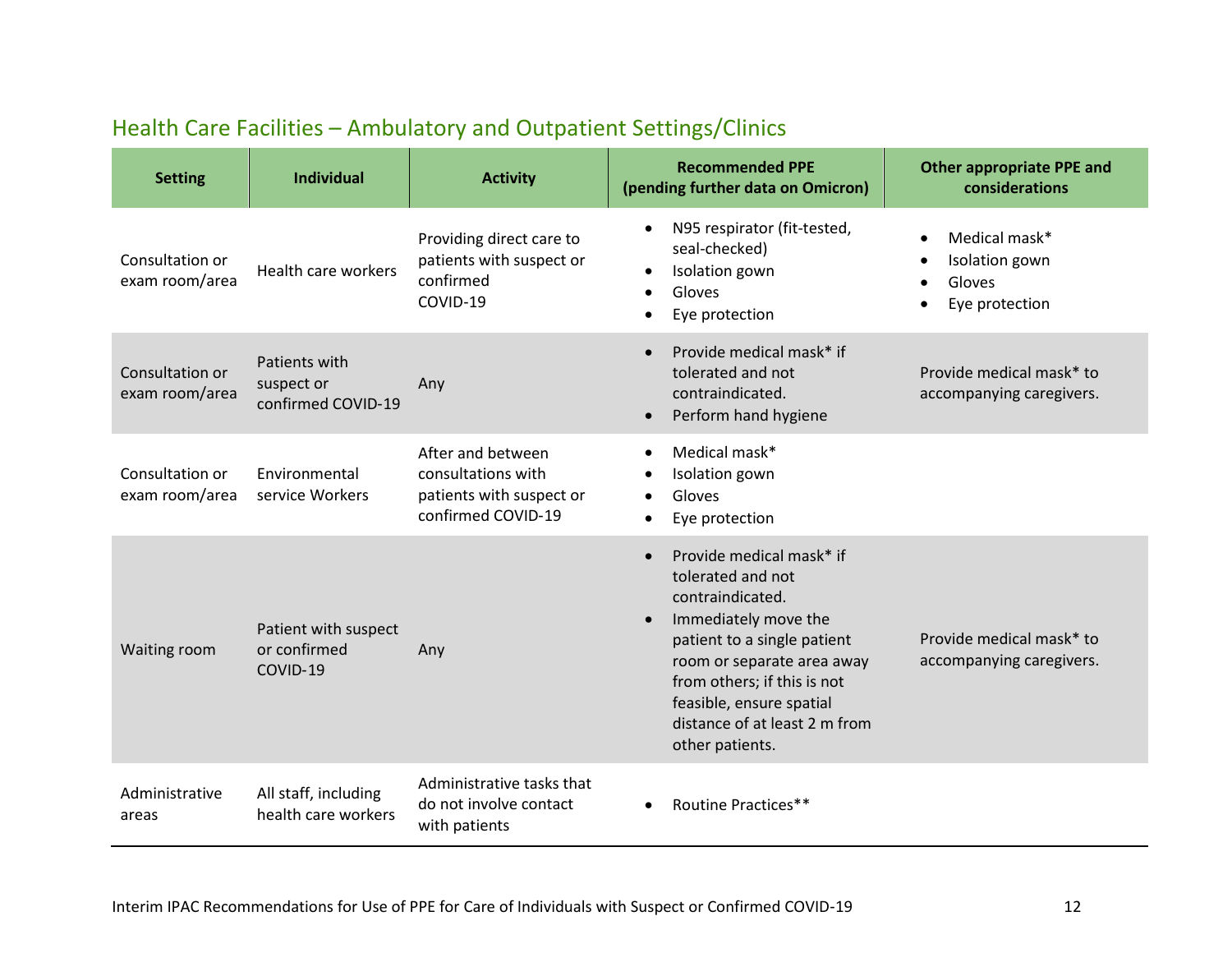| <b>Setting</b>   | Individual                                        | <b>Activity</b>                                       | <b>Recommended PPE</b><br>(pending further data on Omicron)                                                                                             | <b>Other appropriate PPE and</b><br>considerations                                                                                                                                                                 |
|------------------|---------------------------------------------------|-------------------------------------------------------|---------------------------------------------------------------------------------------------------------------------------------------------------------|--------------------------------------------------------------------------------------------------------------------------------------------------------------------------------------------------------------------|
|                  | Triage/Reception Health care workers              | Preliminary screening not<br>involving direct contact | If able to maintain spatial distance of<br>at least 2 m or separation by physical<br>barrier:<br>Routine Practices**<br>$\bullet$                       | If unable to maintain spatial<br>distance of at least 2 m or<br>separation by physical barrier:<br>Medical mask*<br>$\bullet$<br>Isolation gown<br>$\bullet$<br>Gloves<br>$\bullet$<br>Eye protection<br>$\bullet$ |
| Triage/Reception | Patients with<br>suspect or<br>confirmed COVID-19 | Any                                                   | Maintain spatial distance of<br>at least 2 m or separation by<br>physical barrier.<br>Provide medical mask* if<br>tolerated and not<br>contraindicated. | Provide medical mask* to<br>accompanying caregivers                                                                                                                                                                |

\*A non-fit tested N95 (or equivalent) respirator is considered an alternative to a medical mask.

\*\* Routine practices currently includes universal medical masking for healthcare workers.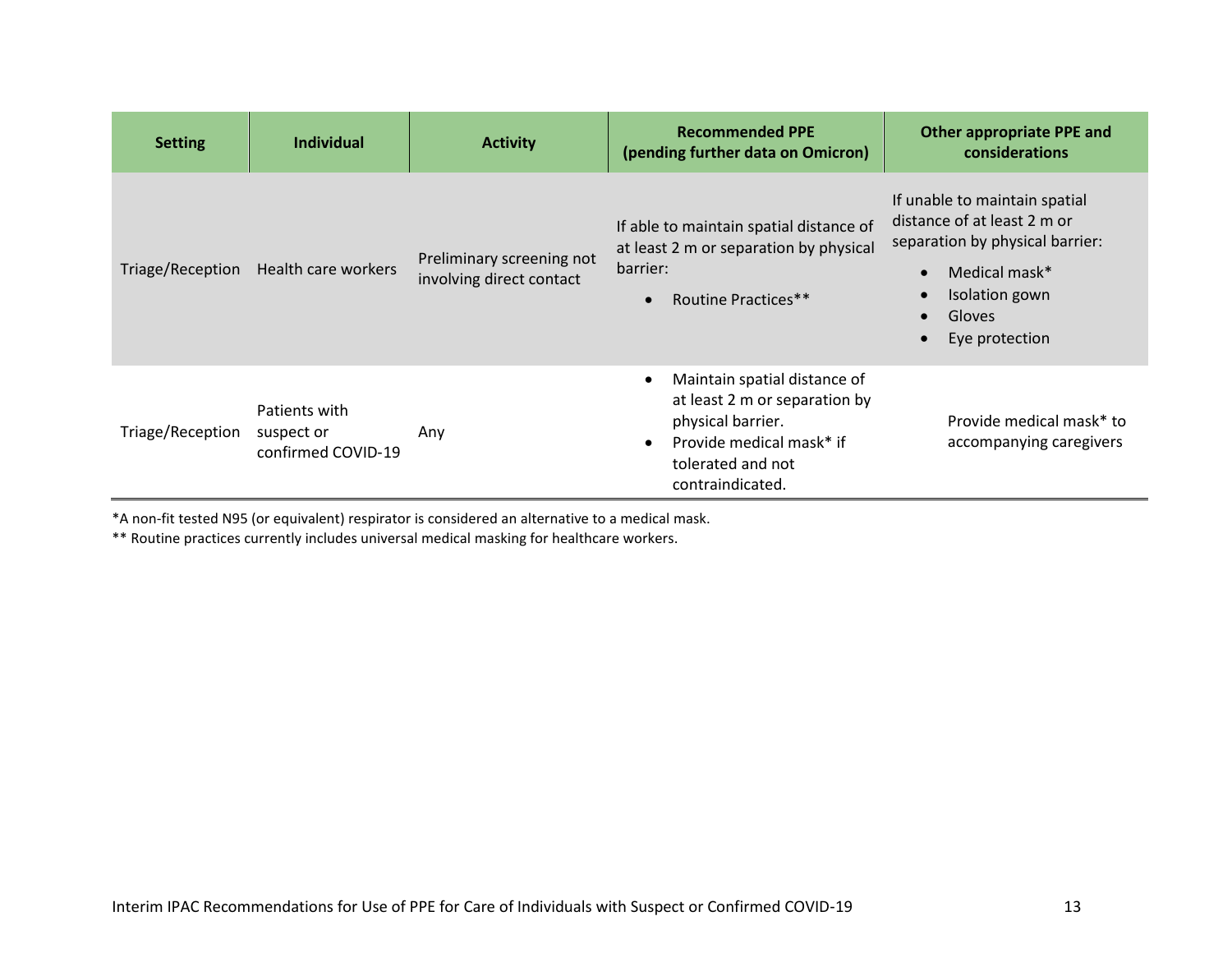#### Other Settings

| <b>Setting</b>                            | <b>Individual</b>             | <b>Activity</b>                                                                                                       | <b>Recommended PPE</b><br>(pending further data on Omicron)                                                                       | <b>Other appropriate PPE and</b><br>considerations                                                                                                                                                                                                 |
|-------------------------------------------|-------------------------------|-----------------------------------------------------------------------------------------------------------------------|-----------------------------------------------------------------------------------------------------------------------------------|----------------------------------------------------------------------------------------------------------------------------------------------------------------------------------------------------------------------------------------------------|
| <b>Home Care</b>                          | Health care<br>workers        | Providing direct care to<br>clients/patients with<br>suspect or confirmed<br>COVID-19                                 | N95 respirator (fit-tested,<br>$\bullet$<br>seal-checked)<br>Isolation gown<br>$\bullet$<br>Gloves<br>Eye protection<br>$\bullet$ | Medical mask*<br>$\bullet$<br>Isolation gown<br>$\bullet$<br>Gloves<br>Eye protection<br>Minimize other household members /<br>individuals in the room; if presence<br>required, individual should be<br>masked.<br>Keep windows open if possible. |
| Home Care                                 | Health care<br>workers        | Aerosol-generating<br>medical procedures<br>performed on<br>clients/patients with<br>suspect or confirmed<br>COVID-19 | N95 respirator (fit-tested,<br>$\bullet$<br>seal-checked) during AGMP<br>Isolation gown<br>$\bullet$<br>Gloves<br>Eye protection  | Minimize other household members /<br>individuals in the room during<br>procedure; if presence required,<br>individual should be masked.<br>Keep windows open if possible.                                                                         |
| Long-term care<br>home/retirement<br>home | Health care<br>workers        | Providing direct care to<br>residents with suspect or<br>confirmed COVID-19                                           | N95 respirator (fit-tested,<br>$\bullet$<br>seal-checked)<br>Isolation gown<br>Gloves<br>Eye protection<br>$\bullet$              | Medical mask*<br>$\bullet$<br>Isolation gown<br>$\bullet$<br>Gloves<br>Eye protection                                                                                                                                                              |
| Long-term care<br>home/retirement<br>home | <b>Health care</b><br>workers | Performing an AGMP<br>(e.g. CPAP and/or open<br>suctioning) on residents<br>with suspect or<br>confirmed COVID-19     | N95 respirator (fit-tested,<br>$\bullet$<br>seal-checked)<br>Isolation gown<br>$\bullet$<br>Gloves<br>$\bullet$<br>Eye protection | Manage in single room with door<br>closed.<br>Keep the number of people in the<br>room during the procedure to a<br>minimum.                                                                                                                       |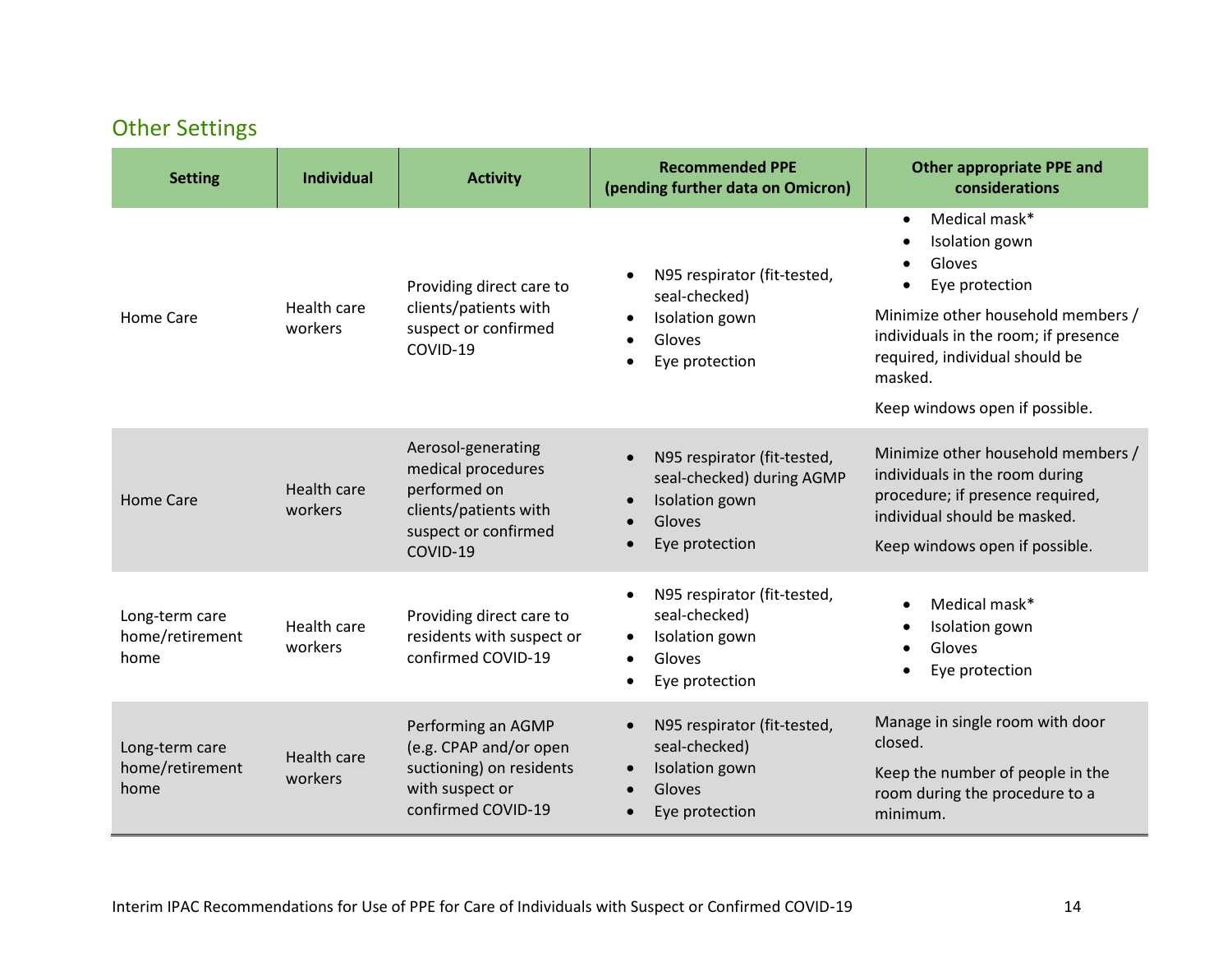| <b>Setting</b>                            | <b>Individual</b>                   | <b>Activity</b>                                                                                               | <b>Recommended PPE</b><br>(pending further data on Omicron)                                                                                           | <b>Other appropriate PPE and</b><br>considerations                                                                         |
|-------------------------------------------|-------------------------------------|---------------------------------------------------------------------------------------------------------------|-------------------------------------------------------------------------------------------------------------------------------------------------------|----------------------------------------------------------------------------------------------------------------------------|
| Long-term care<br>home/retirement<br>home | Environmental<br>service<br>workers | Entering and cleaning in<br>the room of patients<br>with suspect or<br>confirmed COVID-19                     | N95 respirator (fit-tested,<br>$\bullet$<br>seal-checked)<br>Isolation gown<br>$\bullet$<br><b>Gloves</b><br>$\bullet$<br>Eye protection<br>$\bullet$ | Medical mask*<br>$\bullet$<br>Isolation gown<br>٠<br>Gloves<br>$\bullet$<br>Eye protection<br>$\bullet$                    |
| Long-term care<br>home/retirement<br>home | Administrative<br>areas             | Administrative tasks that<br>do not involve contact<br>with resident with<br>suspect or confirmed<br>COVID-19 | <b>Routine Practices**</b><br>$\bullet$                                                                                                               |                                                                                                                            |
| Long-term care<br>home/retirement<br>home | <b>Visitors</b>                     | Entering the room of a<br>resident with suspect or<br>confirmed COVID-19                                      | Medical mask*<br>$\bullet$<br>Isolation gown<br>$\bullet$<br><b>Gloves</b><br>$\bullet$<br>Eye protection<br>$\bullet$                                | Visitors should be limited to those<br>providing essential care<br>Consider restrictions to only those<br>fully vaccinated |

\*A non-fit tested N95 (or equivalent) respirator is considered an alternative to a medical mask.

\*\* Routine practices currently includes universal medical masking for healthcare workers.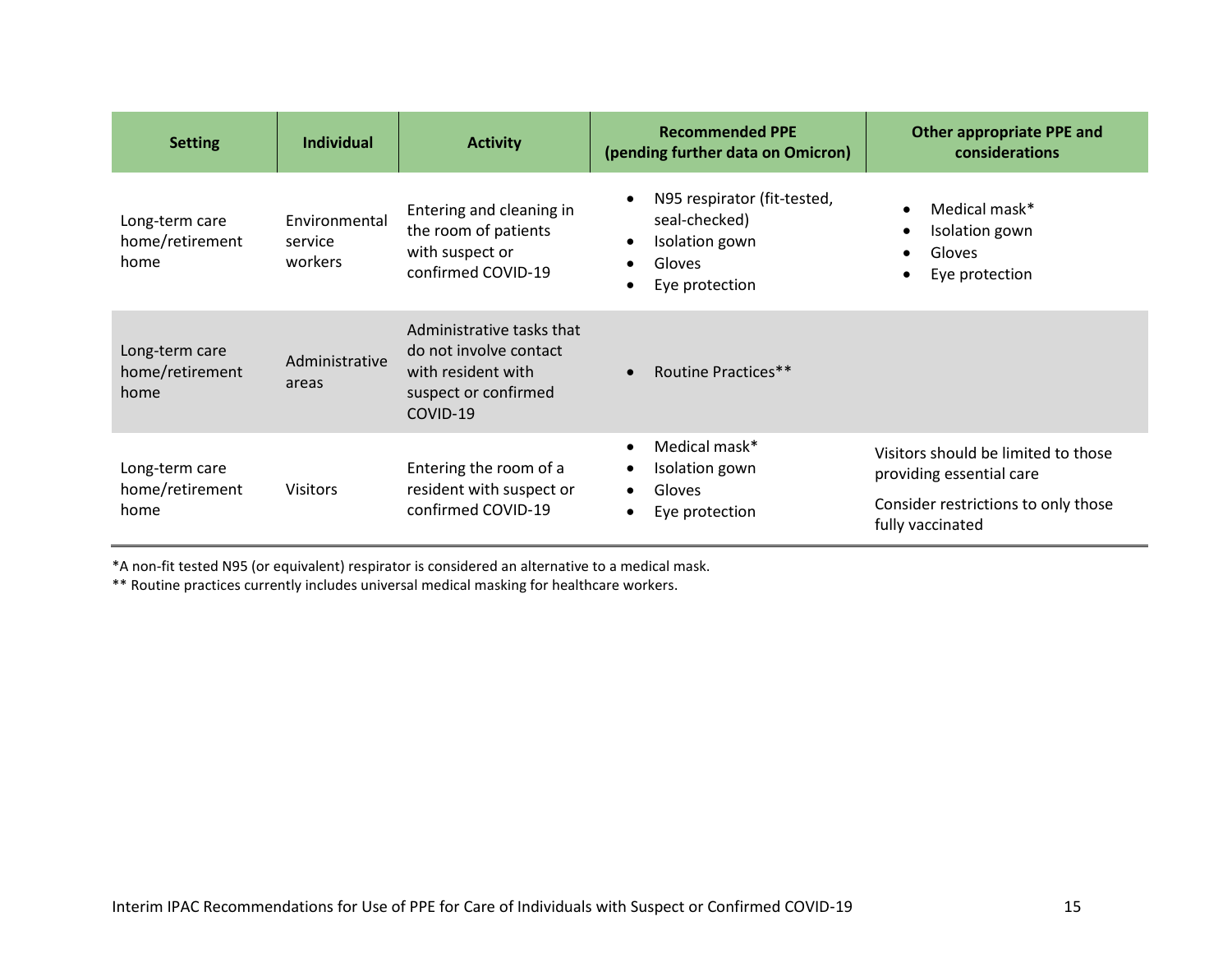#### References

- 1. Ontario. Ministry of Health; Ontario. Ministry of Long-Term Care. COVID-19 directive #5 for hospitals within the meaning of the Public Hospitals Act and long-term care homes within the meaning of the *Long-Term Care Homes Act, 2007* [Internet]. Toronto, ON: Queen's Printer for Ontario; 2021 [cited 2021 Dec 10]. Available from: [https://www.health.gov.on.ca/en/pro/programs/publichealth/coronavirus/docs/directives/publ](https://www.health.gov.on.ca/en/pro/programs/publichealth/coronavirus/docs/directives/public_hospitals_act.pdf) [ic\\_hospitals\\_act.pdf](https://www.health.gov.on.ca/en/pro/programs/publichealth/coronavirus/docs/directives/public_hospitals_act.pdf)
- 2. Ontario Agency for Health Protection and Promotion (Public Health Ontario). COVID-19 transmission through large respiratory droplets and aerosols…what we know so far [Internet]. Toronto, ON: Queen's Printer for Ontario; 2021 [cited 2021 Dec 9]. Available from: [https://www.publichealthontario.ca/-/media/documents/ncov/covid-wwksf/2021/05/wwksf](https://www.publichealthontario.ca/-/media/documents/ncov/covid-wwksf/2021/05/wwksf-transmission-respiratory-aerosols.pdf?sc_lang=en)[transmission-respiratory-aerosols.pdf?sc\\_lang=en](https://www.publichealthontario.ca/-/media/documents/ncov/covid-wwksf/2021/05/wwksf-transmission-respiratory-aerosols.pdf?sc_lang=en)
- 3. Ontario Agency for Health Protection and Promotion (Public Health Ontario). Additional routes of COVID-19 transmission – what we know so far [Internet]. Toronto, ON: Queen's Printer for Ontario; 2021 Jun 30 [cited 2021 Dec 9]. Available from: [https://www.publichealthontario.ca/-](https://www.publichealthontario.ca/-/media/documents/ncov/covid-wwksf/2020/12/routes-transmission-covid-19.pdf?sc_lang=en) [/media/documents/ncov/covid-wwksf/2020/12/routes-transmission-covid-19.pdf?sc\\_lang=en](https://www.publichealthontario.ca/-/media/documents/ncov/covid-wwksf/2020/12/routes-transmission-covid-19.pdf?sc_lang=en)
- 4. Centers for Disease Control and Prevention. Interim infection prevention and control recommendations for healthcare personnel during the Coronavirus Disease 2019 (COVID-19) pandemic [Internet]. Atlanta, GA: Centers for Disease Control and Prevention; 2021 [cited 2021 Dec 13]. Available from: [https://www.cdc.gov/coronavirus/2019-ncov/hcp/infection-control](https://www.cdc.gov/coronavirus/2019-ncov/hcp/infection-control-recommendations.html#print)[recommendations.html#print](https://www.cdc.gov/coronavirus/2019-ncov/hcp/infection-control-recommendations.html#print)
- 5. World Health Organization. Rational use of personal protective equipment for Coronavirus disease 2019 (COVID‑19) and considerations during severe shortages: interim guidance [Internet]. Geneva: World Health Organization; 2020 [modified 2020 Dec 23; cited 2021 Dec 10]. Available from: [https://www.who.int/publications-detail/rational-use-of-personal-protective](https://www.who.int/publications-detail/rational-use-of-personal-protective-equipment-for-coronavirus-disease-(covid-19)-and-considerations-during-severe-shortages)[equipment-for-coronavirus-disease-\(covid-19\)-and-considerations-during-severe-shortages](https://www.who.int/publications-detail/rational-use-of-personal-protective-equipment-for-coronavirus-disease-(covid-19)-and-considerations-during-severe-shortages)
- 6. Alberta Health Services. COVID-19 Scientific Advisory Group rapid evidence report interim update: masking guidance for healthcare workers [Internet]. Edmonton, AB: Alberta Health Services; 2021 [cited 2021 Dec 8]. Available from: [https://www.albertahealthservices.ca/assets/info/ppih/if-ppih-covid-19-sag-rapid-evidence](https://www.albertahealthservices.ca/assets/info/ppih/if-ppih-covid-19-sag-rapid-evidence-report-masking-guidance-healthcare-workers.pdf)[report-masking-guidance-healthcare-workers.pdf](https://www.albertahealthservices.ca/assets/info/ppih/if-ppih-covid-19-sag-rapid-evidence-report-masking-guidance-healthcare-workers.pdf)
- 7. British Columbia Centre for Disease Control; British Columbia. Ministry of Health. Infection prevention and control guidance on SARS-CoV-2 variants of concern [Internet]. Vancouver, BC: Provincial Health Services Authority; 2021 [cited 2021 Dec 10]. Available from: [http://www.bccdc.ca/Health-Professionals-Site/Documents/IPC\\_Guidance\\_SARS-CoV-2\\_VoC.pdf](http://www.bccdc.ca/Health-Professionals-Site/Documents/IPC_Guidance_SARS-CoV-2_VoC.pdf)
- 8. Public Health Agency of Canada. Infection prevention and control for COVID-19: interim guidance for acute healthcare settings [Internet]. Ottawa, ON: Government of Canada; 2021 [cited 2021 Dec 13]. Available from: [https://www.canada.ca/en/public](https://www.canada.ca/en/public-health/services/diseases/2019-novel-coronavirus-infection/health-professionals/infection-prevention-control-covid-19-second-interim-guidance.html)[health/services/diseases/2019-novel-coronavirus-infection/health-professionals/infection](https://www.canada.ca/en/public-health/services/diseases/2019-novel-coronavirus-infection/health-professionals/infection-prevention-control-covid-19-second-interim-guidance.html)[prevention-control-covid-19-second-interim-guidance.html](https://www.canada.ca/en/public-health/services/diseases/2019-novel-coronavirus-infection/health-professionals/infection-prevention-control-covid-19-second-interim-guidance.html)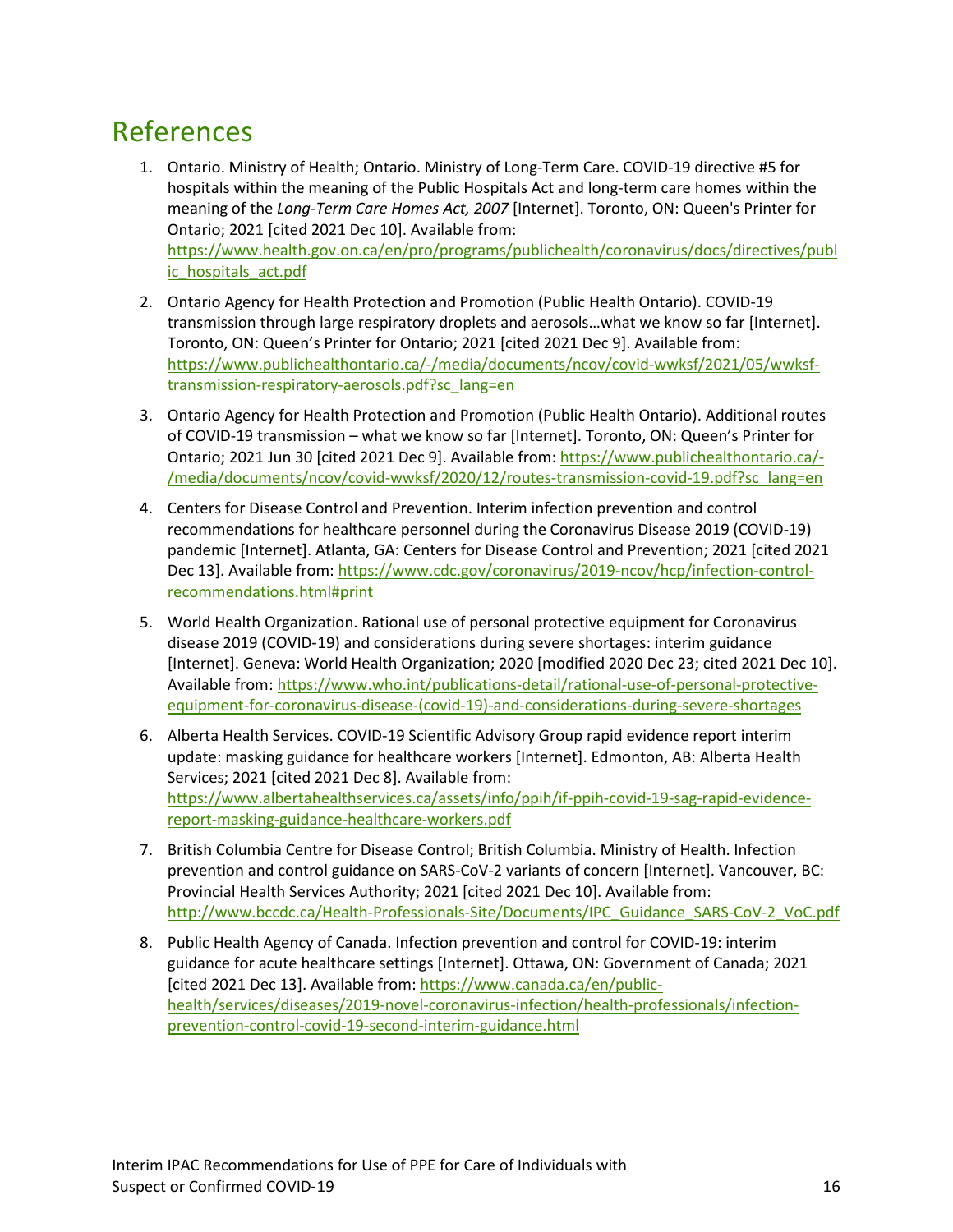9. UK Infection Prevention and Control Cell. Masks for healthcare workers to mitigate airborne transmission of SARS-CoV-2. London: Crown Copyright; 2021 [cited 2021 Dec 07]. Available from:

[https://assets.publishing.service.gov.uk/government/uploads/system/uploads/attachment\\_dat](https://assets.publishing.service.gov.uk/government/uploads/system/uploads/attachment_data/file/979441/S1169_Facemasks_for_health_care_workers.pdf) a/file/979441/S1169 Facemasks for health care workers.pdf

- 10. Health and Safety Executive. Rapid evidence review delivered by HSE for the Government Chief Scientific Adviser part one: equivalence of N95 and FFP2 masks part two: aprons, gowns and eye protection [Internet]. Bootle: Crown Copyright; 2020 [cited 2021 Dec 07]. Available from: [https://www.hse.gov.uk/coronavirus/assets/docs/face-mask-equivalence-aprons-gown-eye](https://www.hse.gov.uk/coronavirus/assets/docs/face-mask-equivalence-aprons-gown-eye-protection.pdf)[protection.pdf](https://www.hse.gov.uk/coronavirus/assets/docs/face-mask-equivalence-aprons-gown-eye-protection.pdf)
- 11. Antimicrobial Resistance and Healthcare Associated Infection Scotland. Rapid review of the literature: assessing the infection prevention and control measures for the prevention and management of COVID-19 in healthcare settings Version 21 [Internet]. Glasgow: Health Protection Scotland; 2021 [cited 2021 Dec 13]. Available from: [https://www.nipcm.hps.scot.nhs.uk/media/1735/2021-12-09-hps-rapid-review-ipc-for-covid-19](https://www.nipcm.hps.scot.nhs.uk/media/1735/2021-12-09-hps-rapid-review-ipc-for-covid-19-v21.pdf) [v21.pdf](https://www.nipcm.hps.scot.nhs.uk/media/1735/2021-12-09-hps-rapid-review-ipc-for-covid-19-v21.pdf)
- 12. Ontario Agency for Health Protection and Promotion (Public Health Ontario). Epidemiologic summary: SARS-CoV-2 whole genome sequencing in Ontario, December 7, 2021 [Internet]. Toronto, ON: Queen's Printer for Ontario; 2021 [cited 2021 Dec 13]. Available from: [https://www.publichealthontario.ca/-/media/documents/ncov/epi/covid-19-sars-cov2-whole](https://www.publichealthontario.ca/-/media/documents/ncov/epi/covid-19-sars-cov2-whole-genome-sequencing-epi-summary.pdf?sc_lang=en)[genome-sequencing-epi-summary.pdf?sc\\_lang=en](https://www.publichealthontario.ca/-/media/documents/ncov/epi/covid-19-sars-cov2-whole-genome-sequencing-epi-summary.pdf?sc_lang=en)
- 13. Ontario Agency for Health Protection and Promotion (Public Health Ontario). COVID-19 variant of concern Omicron (B.1.1.529): risk assessment, December 7, 2021 [Internet]. Toronto, ON: Queen's Printer for Ontario; 2021 [cited 2021 Dec 10]. Available from: [https://www.publichealthontario.ca/-/media/documents/ncov/voc/2021/12/covid-19-omicron](https://www.publichealthontario.ca/-/media/documents/ncov/voc/2021/12/covid-19-omicron-b11529-risk-assessment-dec-7.pdf?sc_lang=en)[b11529-risk-assessment-dec-7.pdf?sc\\_lang=en](https://www.publichealthontario.ca/-/media/documents/ncov/voc/2021/12/covid-19-omicron-b11529-risk-assessment-dec-7.pdf?sc_lang=en)
- 14. Ontario Agency for Health Protection and Promotion (Public Health Ontario). COVID-19 Delta: risk assessment and implications for practice (September 20, 2021 update) [Internet]. Toronto, ON: Queen's Printer for Ontario; 2021 [cited 2021 Dec 8]. Available from: [https://www.publichealthontario.ca/-/media/documents/ncov/voc/2021/10/covid-19-delta](https://www.publichealthontario.ca/-/media/documents/ncov/voc/2021/10/covid-19-delta-variant-risk-assessment-update.pdf?sc_lang=en)[variant-risk-assessment-update.pdf?sc\\_lang=en](https://www.publichealthontario.ca/-/media/documents/ncov/voc/2021/10/covid-19-delta-variant-risk-assessment-update.pdf?sc_lang=en)
- 15. Science M, Bolotin S, Silverman M, Nadarajah J, Maguire B, Parekh RS, et al. SARS-CoV-2 antibodies in Ontario health care workers during and after the first wave of the pandemic: a cohort study. CMAJ Open. 2021 Oct 12;9(4):E929-E939. Available from: https://www.cmajopen.ca/content/9/4/E929
- 16. UK Health Security Agency. SARS-CoV-2 variants of concern and variants under investigation in England [Internet]. London: Crown Copyright; 2021 [cited 2021 Dec 13]. Available from: [https://assets.publishing.service.gov.uk/government/uploads/system/uploads/attachment\\_dat](https://assets.publishing.service.gov.uk/government/uploads/system/uploads/attachment_data/file/1040076/Technical_Briefing_31.pdf) [a/file/1040076/Technical\\_Briefing\\_31.pdf](https://assets.publishing.service.gov.uk/government/uploads/system/uploads/attachment_data/file/1040076/Technical_Briefing_31.pdf)
- 17. Arbel R, Hammerman A, Sergienko R, Friger M, Peretz A, Netzer D, et al. BNT162b2 vaccine booster and mortality due to Covid-19. N Engl J Med. 2021 Dec 8 [Epub ahead of print]. Available from:<https://doi.org/10.1056/NEJMoa2115624>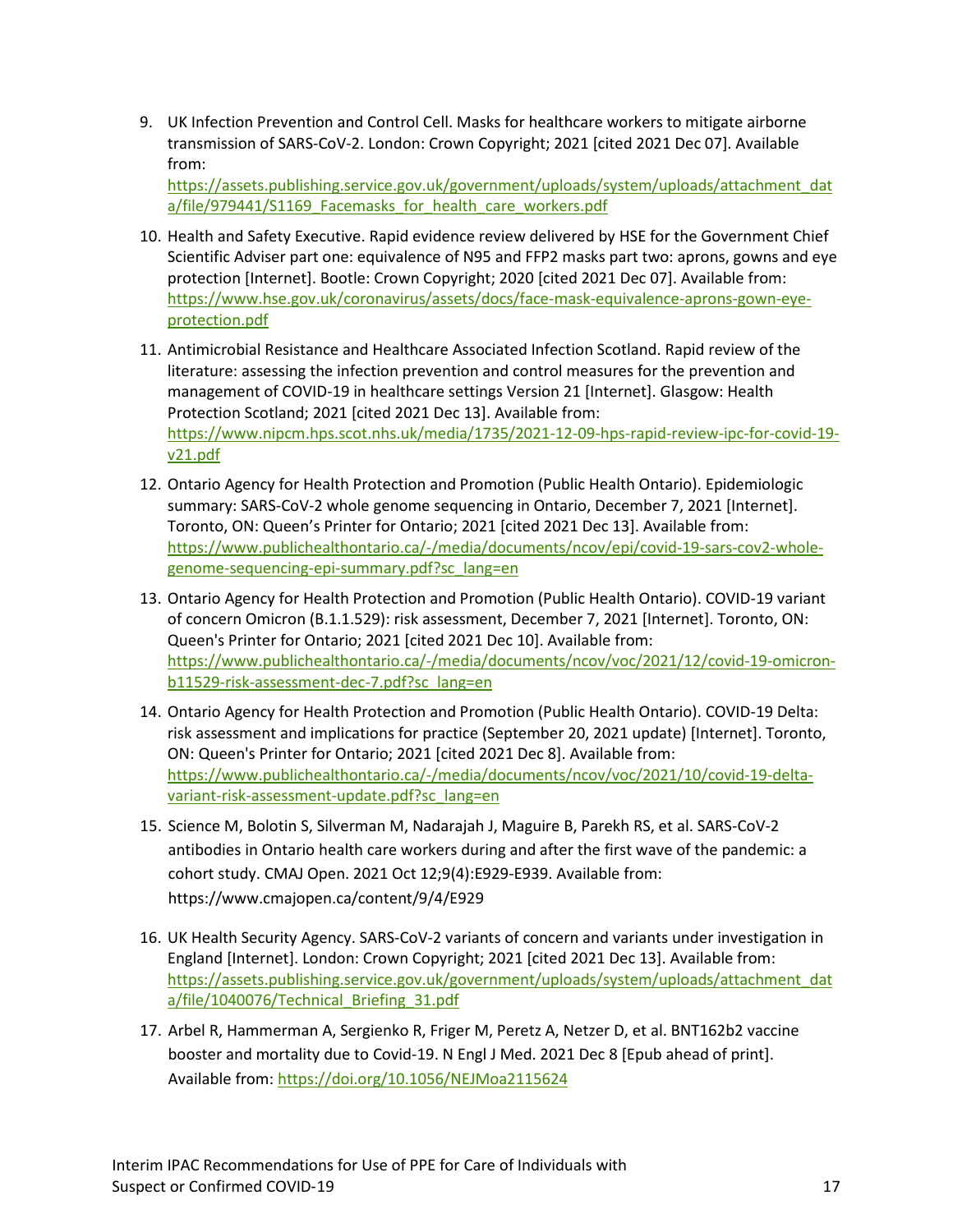- 18. Health Protection Scotland. Aerosol generating procedures (AGPs) [Internet]. Glasgow: Public Health Scotland; 2021 [cited 2021 Dec 8]. Available from: [https://hpspubsrepo.blob.core.windows.net/hps-website/nss/2893/documents/1\\_tbp-lr](https://hpspubsrepo.blob.core.windows.net/hps-website/nss/2893/documents/1_tbp-lr-agp.pdf)[agp.pdf](https://hpspubsrepo.blob.core.windows.net/hps-website/nss/2893/documents/1_tbp-lr-agp.pdf)
- 19. Public Services Health and Safety Association. Infectious disease threats risk assessment tool for acute care [Internet]. Toronto, ON: Public Services Health and Safety Association; 2020 [cited 2021 Dec 10]. Available from: [https://www.pshsa.ca/resources/infectious-disease-threats-risk](https://www.pshsa.ca/resources/infectious-disease-threats-risk-assessment-tool-for-acute-care)[assessment-tool-for-acute-care](https://www.pshsa.ca/resources/infectious-disease-threats-risk-assessment-tool-for-acute-care)
- 20. Ontario Agency for Health Protection and Promotion (Public Health Ontario), Provincial Infectious Diseases Advisory Committee. Routine practices and additional precautions in all health care settings. 3<sup>rd</sup> ed. [Internet]. Toronto, ON: Queen's Printer for Ontario; 2012 [cited 2021 Dec 10]. Available from: [https://www.publichealthontario.ca/-/media/documents/bp](https://www.publichealthontario.ca/-/media/documents/bp-rpap-healthcare-settings.pdf?la=en)[rpap-healthcare-settings.pdf?la=en](https://www.publichealthontario.ca/-/media/documents/bp-rpap-healthcare-settings.pdf?la=en)
- 21. National Institute for Occupational Safety and Health (NIOSH). Hierarchy of controls [Internet]. Atlanta, GA: Centers for Disease Control and Prevention; 2015 [cited 2021 Dec 10]. Available from:<https://www.cdc.gov/niosh/topics/hierarchy/>
- 22. Ontario Agency for Health Protection and Promotion (Public Health Ontario). COVID-19 realworld vaccine effectiveness – what we know so far [Internet]. Toronto, ON: Queen's Printer for Ontario; 2021 [cited 2021 Dec 8].Available from: [https://www.publichealthontario.ca/-](https://www.publichealthontario.ca/-/media/documents/ncov/covid-wwksf/2021/04/wwksf-vaccine-effectiveness.pdf?sc_lang=en) [/media/documents/ncov/covid-wwksf/2021/04/wwksf-vaccine-effectiveness.pdf?sc\\_lang=en](https://www.publichealthontario.ca/-/media/documents/ncov/covid-wwksf/2021/04/wwksf-vaccine-effectiveness.pdf?sc_lang=en)
- 23. Ontario Agency for Health Protection and Promotion (Public Health Ontario). COVID-19 vaccine effectiveness over time – what we know so far [Internet]. Toronto, ON: Queen's Printer for Ontario; 2021 [cited 2021 Dec 8]. Available from: [https://www.publichealthontario.ca/-](https://www.publichealthontario.ca/-/media/documents/ncov/covid-wwksf/2021/11/wwksf-vaccine-effectiveness-over-time.pdf?sc_lang=en) [/media/documents/ncov/covid-wwksf/2021/11/wwksf-vaccine-effectiveness-over](https://www.publichealthontario.ca/-/media/documents/ncov/covid-wwksf/2021/11/wwksf-vaccine-effectiveness-over-time.pdf?sc_lang=en)[time.pdf?sc\\_lang=en](https://www.publichealthontario.ca/-/media/documents/ncov/covid-wwksf/2021/11/wwksf-vaccine-effectiveness-over-time.pdf?sc_lang=en)
- 24. Government of Canada. Personal protective equipment (COVID-19): overview [Internet]. Ottawa, ON: Government of Canada; 2021 [cite 2021 Dec 10]. Available from: [https://www.canada.ca/en/health-canada/services/drugs-health-products/covid19](https://www.canada.ca/en/health-canada/services/drugs-health-products/covid19-industry/medical-devices/personal-protective-equipment/overview.html) [industry/medical-devices/personal-protective-equipment/overview.html](https://www.canada.ca/en/health-canada/services/drugs-health-products/covid19-industry/medical-devices/personal-protective-equipment/overview.html)
- 25. Shah VP, Breeher LE, Hainy CM, Swift MD. Evaluation of healthcare personnel exposures to patients with SARS-CoV-2 associated with personal protective equipment use. Infect Control Hosp Epidemiol. 2021 May 12;1-5 [Epub ahead of print]. Available from: <https://doi.org/10.1017/ice.2021.219>
- 26. Byambasuren O, Beller E, Clark J, Collignon P, Glasziou P. The effect of eye protection on SARS-CoV-2 transmission: a systematic review. Antimicrob Resist Infect Control. 2021;10(1):156. Available from:<https://doi.org/10.1186/s13756-021-01025-3>
- 27. Loeb M, Dafoe N, Mahony J, John M, Sarabia A, Glavin V, et al. Surgical mask vs N95 respirator for preventing influenza among health care workers: a randomized trial. JAMA. 2009;302(17):1865-71. Available from: <https://doi.org/10.1001/jama.2009.1466>
- 28. Radonovich LJ, Simberkoff MS, Bessesen MT, Brown AC, Cummings DA, Gaydos CA, et al. N95 respirators vs medical masks for preventing influenza among health care personnel: a randomized clinical trial. JAMA. 2019;322(9):824-33. Available from: <https://doi.org/10.1001/jama.2019.11645>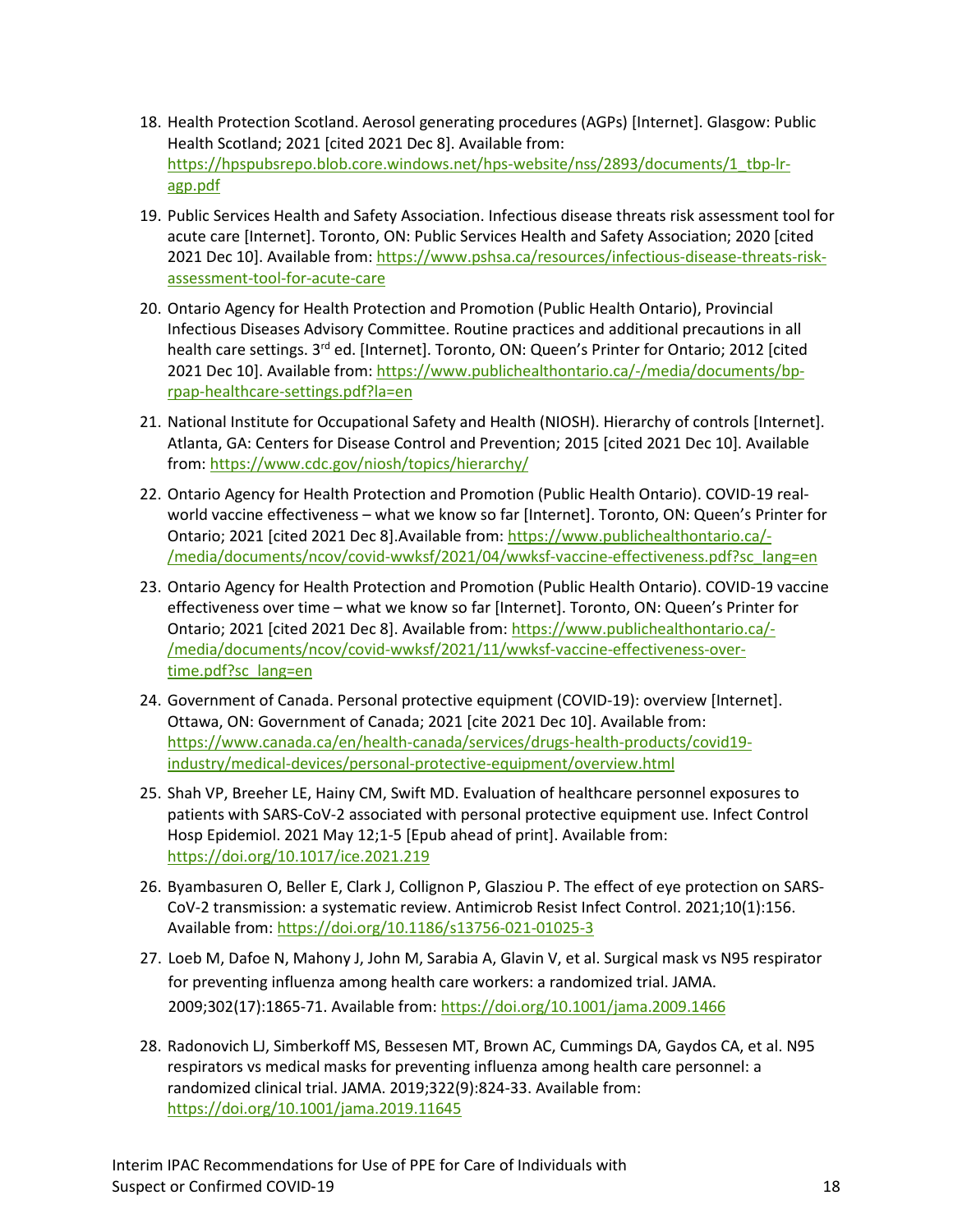- 29. Smith JD, MacDougall CC, Johnstone J, Copes RA, Schwartz B, Garber GE. Effectiveness of N95 respirators versus surgical masks in protecting health care workers from acute respiratory infection: a systematic review and meta-analysis. CMAJ. 2016;188(8):567-74. Available from: <https://doi.org/10.1503/cmaj.150835>
- 30. Li Y, Liang M, Gao L, Ayaz Ahmed M, Uy JP, Cheng C, et al. Face masks to prevent transmission of COVID-19: a systematic review and meta-analysis. Am J Infect Control. 2021;49(7):900-6. Available from:<https://doi.org/10.1016/j.ajic.2020.12.007>
- 31. Gohil SK, Quan KA, Madey KM, King-Adelsohn S, Tjoa T, Tifrea D, et al. Infection prevention strategies are highly protective in COVID-19 units while main risks to healthcare professionals come from coworkers and the community. Antimicrob Resist Infect Control. 2021;10(1):163. Available from:<https://doi.org/10.1186/s13756-021-01031-5>
- 32. Yassi A, Grant JM, Lockhart K, Barker S, Sprague S, Okpani AI, et al. Infection control, occupational and public health measures including mRNA-based vaccination against SARS-CoV-2 infections to protect healthcare workers from variants of concern: a 14-month observational study using surveillance data. PLoS ONE. 2021;16(7):e0254920. Available from: <https://doi.org/10.1371/journal.pone.0254920>
- 33. Schwartz KL, Muller MP, Williams V, Harry R, Booker S, Katz K, et al. Coronavirus disease 2019 (COVID-19) risk among healthcare workers performing nasopharyngeal testing. Infect Control Hosp Epidemiol. 2021 Aug 2:1-3. [Epub ahead of print]. Available from: <https://doi.org/10.1017/ice.2021.354>
- 34. Sims MD, Maine GN, Childers KL, Podolsky RH, Voss DR, Berkiw-Scenna N, et al. Coronavirus disease 2019 (COVID-19) seropositivity and asymptomatic rates in healthcare workers are associated with job function and masking. Clin Infect Dis. 2021;73(Suppl 2):S154-62. Available from:<https://doi.org/10.1093/cid/ciaa1684>
- 35. Wilson S, Mouet A, Jeanne-Leroyer C, Borgey F, Odinet-Raulin E, Humbert X, et al. Professional practice for COVID-19 risk reduction among health care workers: a cross-sectional study with matched case-control comparison. medRxiv 21263315 [Preprint]. 2021 Oct 21 [cited 2021 Dec 9]. Available from:<https://doi.org/10.1101/2021.09.09.21263315>
- 36. Rodriguez-Lopez M, Parra B, Vergara E, Rey L, Salcedo M, Arturo G, et al. A case–control study of factors associated with SARS-CoV-2 infection among healthcare workers in Colombia. BMC Infect Dis. 2021;21(1):878. Available from[: https://doi.org/10.1186/s12879-021-06581-y](https://doi.org/10.1186/s12879-021-06581-y)
- 37. Haller S, Guesewell S, Egger T, Scanferla G, Thoma R, Leal-Neto OB, et al. Use of respirator vs. surgical masks in healthcare personnel and its impact on SARS-CoV-2 acquisition: a prospective multicentre cohort study. medRxiv 21258080 [Preprint]. 2021 Jun 1 [cited 2021 Dec 9]. Available from:<https://doi.org/10.1101/2021.05.30.21258080>
- 38. Mastan S, Malik RA, Charalambous CP, Abdulla M, Alonge J, Chelva R, et al. COVID-19 infection is related to differences in the use of personal protective equipment by orthopaedic specialist trainees caring for hip fracture patients during the second surge of COVID-19 in the North West of England. Eur J Orthop Surg Traumatol. 2021;31(5):989-93. Available from: <https://doi.org/10.1007/s00590-021-03006-z>
- 39. Rosser JI, Tayyar R, Giardina R, Kolonoski P, Kenski D, Shen P, et al. Case-control study evaluating risk factors for SARS-CoV-2 outbreak amongst healthcare personnel at a tertiary care center. Am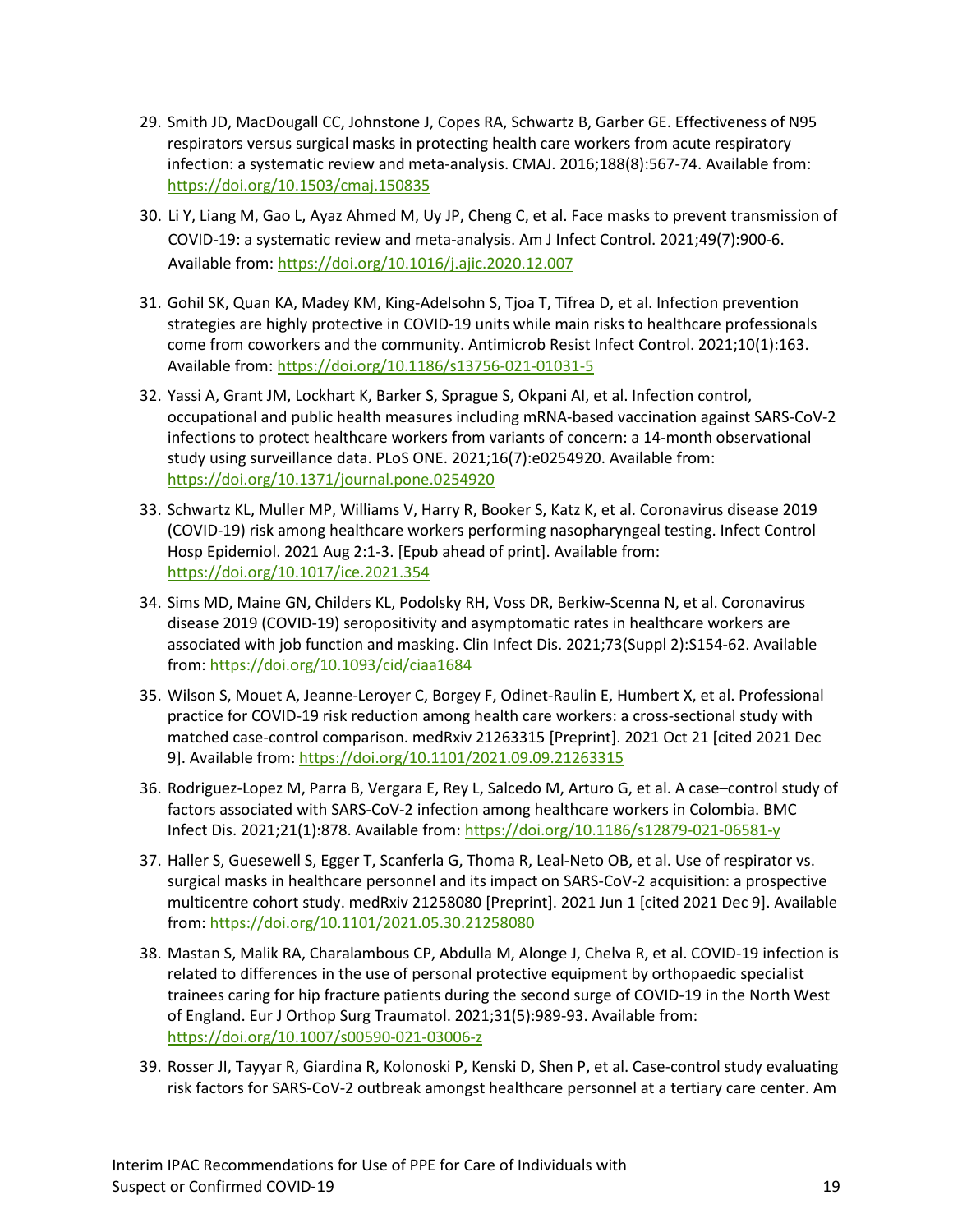J Infect Control. 2021;49(12):1457-63. Available from: <https://doi.org/10.1016/j.ajic.2021.09.004>

- 40. Schmitz D, Vos M, Stolmeijer R, Lameijer H, Schönberger T, Gaakeer MI, et al. Association between personal protective equipment and SARS-CoV-2 infection risk in emergency department healthcare workers. Eur J Emerg Med. 2021;28(3):202-9. Available from: <https://doi.org/10.1097/mej.0000000000000766>
- 41. Li A, Slezak J, Maldonado AM, Concepcion J, Maier CV, Rieg G. SARS-CoV-2 positivity and mask utilization among health care workers. JAMA Netw Open. 2021;4(6):e2114325. Available from: <https://doi.org/10.1001/jamanetworkopen.2021.14325>
- 42. Klompas M, Ye S, Vaidya V, Ochoa A, Baker MA, Hopcia K, et al. Association between airborne infection isolation room utilization rates and healthcare worker COVID-19 infections in two academic hospitals. Clin Infect Dis. 2021 Oct 2 [Epub ahead of print]. Available from: <https://doi.org/10.1093/cid/ciab849>
- 43. Chan VW, Ng HH, Rahman L, Tang A, Tang KP, Mok A, et al. Transmission of severe acute respiratory syndrome Coronavirus 1 and severe acute respiratory syndrome Coronavirus 2 during aerosol-generating procedures in critical care: a systematic review and meta-analysis of observational studies. Crit Care Med. 2021;49(7):1159-68. Available from: <https://doi.org/10.1097/ccm.0000000000004965>
- 44. Duncan S, Bodurtha P, Naqvi S. The protective performance of reusable cloth face masks, disposable procedure masks, KN95 masks and N95 respirators: filtration and total inward leakage. PLoS ONE. 2021;16(10):e0258191. Available from: <https://doi.org/10.1371/journal.pone.0258191>
- 45. Ontario Agency for Health Protection and Promotion (Public Health Ontario), Provincial Infectious Diseases Advisory Committee. Best practices for hand hygiene in all health care settings [Internet]. 4<sup>th</sup> ed. Toronto, ON: Queen's Printer for Ontario; 2014 [cited 2021 Dec 13]. Available from: [https://www.publichealthontario.ca/-/media/documents/B/2014/bp-hand](https://www.publichealthontario.ca/-/media/documents/B/2014/bp-hand-hygiene.pdf?la=en)[hygiene.pdf?la=en](https://www.publichealthontario.ca/-/media/documents/B/2014/bp-hand-hygiene.pdf?la=en)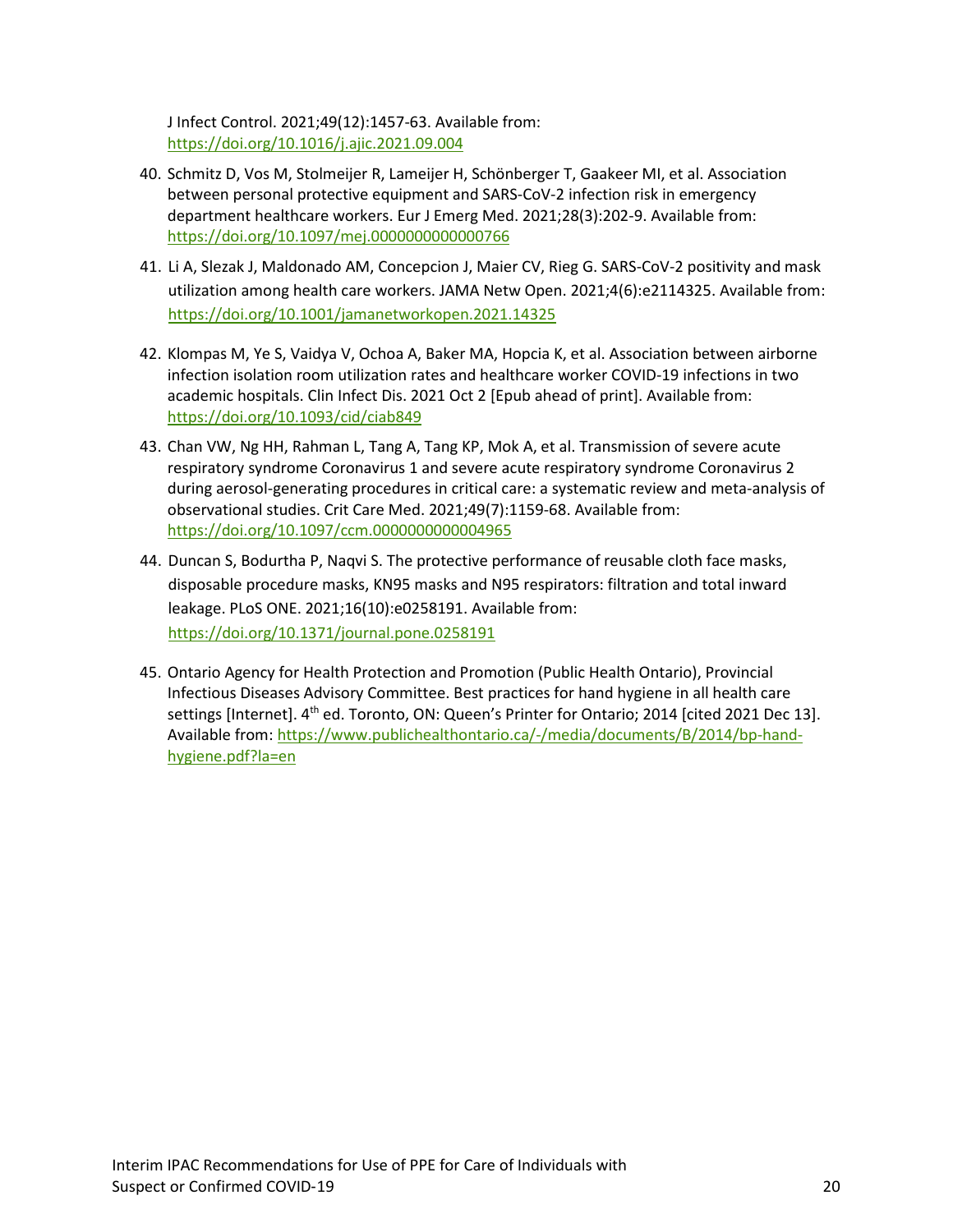## Summary of Revisions

This document is current to December 2021. New material in this revision is highlighted in the table below.

| Page           | <b>Revision</b>                                                                                                                                                                                                                                                                                                                                                                                                                                                                                            | <b>Implementation Date</b> |
|----------------|------------------------------------------------------------------------------------------------------------------------------------------------------------------------------------------------------------------------------------------------------------------------------------------------------------------------------------------------------------------------------------------------------------------------------------------------------------------------------------------------------------|----------------------------|
| $\mathbf{1}$   | Recommendations changed from standing to interim due to<br>undetermined impact of the Omicron (B.1.1.529) variant.                                                                                                                                                                                                                                                                                                                                                                                         | December 15, 2021          |
| $\overline{2}$ | Summarized IPAC guidance from different jurisdictions                                                                                                                                                                                                                                                                                                                                                                                                                                                      | December 15, 2021          |
| 4              | Expanded guidance on ORA, PCRA and HOC to include more<br>details on risk assessment of control measures.                                                                                                                                                                                                                                                                                                                                                                                                  | December 15, 2021          |
| 6              | Updated evidence review of effectiveness of PPE for prevention<br>of HCW infection                                                                                                                                                                                                                                                                                                                                                                                                                         | December 15, 2021          |
| 8              | Expanded risk assessment of procedures with increased risk<br>of transmission                                                                                                                                                                                                                                                                                                                                                                                                                              | December 15, 2021          |
| 9              | Change in recommendations to interim recommended PPE for<br>direct care for patients with suspect or confirmed COVID-19 to<br>include a fit-tested, seal-checked N95 respirator (or equivalent<br>or greater protection), eye protection, gown, and gloves. Other<br>appropriate PPE includes a well-fitted surgical/procedure<br>(medical) mask, or non-fit tested N95 respirator (or equivalent),<br>eye protection, gown and gloves for direct care for patients<br>with suspect or confirmed COVID-19. | December 15, 2021          |

#### Publication History

Published: March 12, 2020 1st Revision: March 25, 2020 2<sup>nd</sup> Revision: April 6, 2020 3<sup>rd</sup> Revision: May 3, 2020 4th Revision: May 30, 2020 5th Revision: Jan 22, 2021 6th Revision: May 17, 2021 7th Revision: December 15, 2021